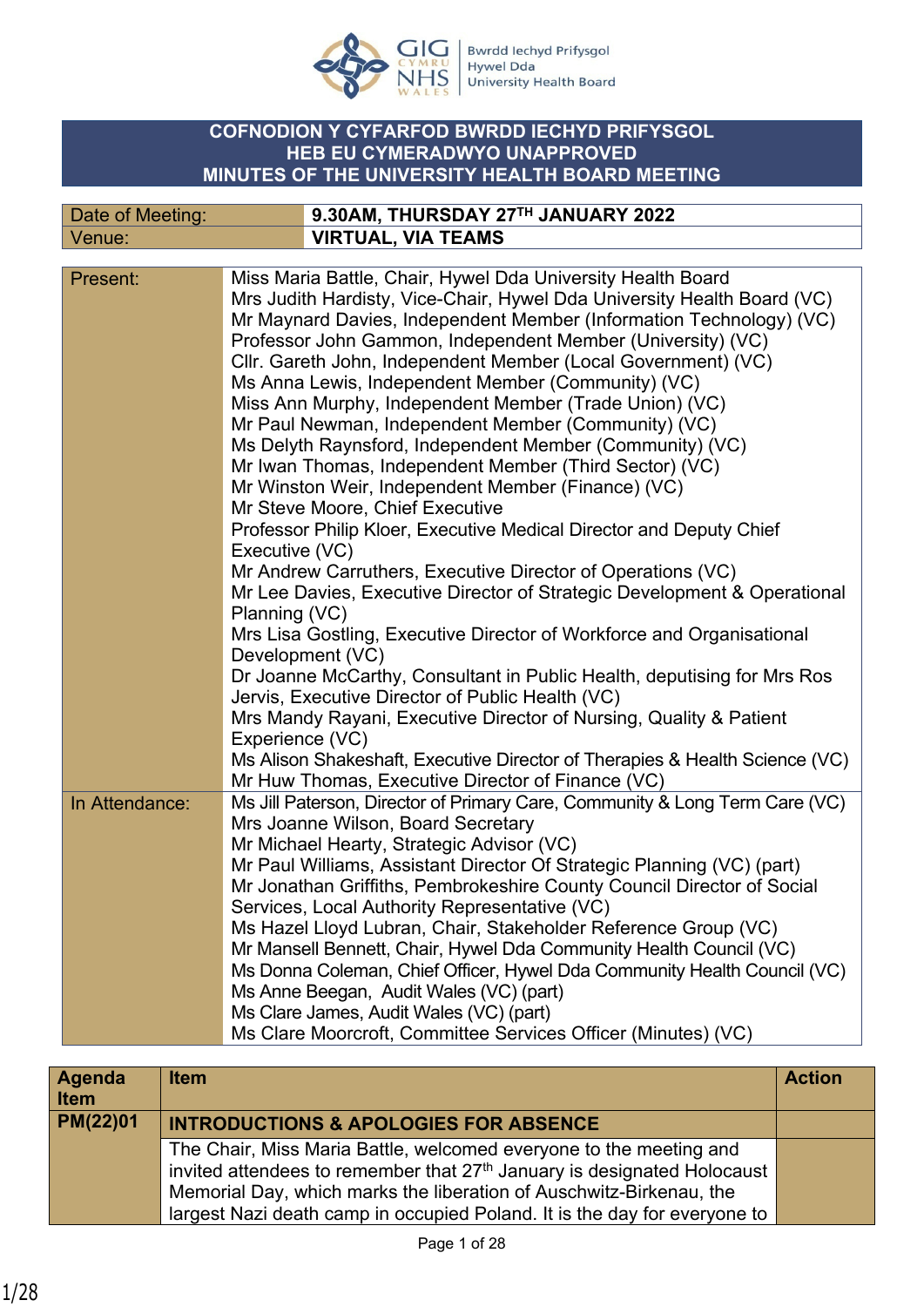|                                     | Day reminds us that we all have a role to play in ensuring that we learn<br>the lessons of the past, to create a safer, better future.<br>Apologies for absence were received from:<br>Mrs Ros Jervis, Executive Director of Public Health |  |
|-------------------------------------|--------------------------------------------------------------------------------------------------------------------------------------------------------------------------------------------------------------------------------------------|--|
|                                     | Dr Hashim Samir, Vice Chair of Black, Asian and Minority Ethnic<br>(BAME) Board Advisory Group                                                                                                                                             |  |
| <b><i><u><b>BIGGIGG</b></u></i></b> |                                                                                                                                                                                                                                            |  |

**PM(22)02 DECLARATION OF INTERESTS** No declarations of interest were made.

| PM(22)03 | MINUTES OF THE PUBLIC MEETING HELD ON 25TH NOVEMBER<br>2021        |  |
|----------|--------------------------------------------------------------------|--|
|          | RESOLVED – that the minutes of the meeting held on $25th$ November |  |
|          | 2021 be approved as a correct record.                              |  |

**MATTERS ARISING & TABLE OF ACTIONS FROM THE MEETING HELD ON 25TH NOVEMBER 2021 PM(22)04**

An update was provided on the table of actions from the Public Board meeting held on 25<sup>th</sup> November 2021, and confirmation received that all outstanding actions had been progressed. In terms of matters arising:

**PM(21)191 - MATTERS ARISING & TABLE OF ACTIONS FROM THE MEETING HELD ON 30TH SEPTEMBER 2021: PM(21)153** – Mrs Lisa Gostling reported that she had met with representatives from Health Education and Improvement Wales (HEIW) on 26<sup>th</sup> January 2022 and that a follow-up meeting is scheduled for  $4<sup>th</sup>$  February 2022. An update would, therefore, be provided as planned to the People, Organisational Development & Culture Committee (PODCC) meeting on 15<sup>th</sup> February 2022.

**PM(21)191 - MATTERS ARISING & TABLE OF ACTIONS FROM THE MEETING HELD ON 30TH SEPTEMBER 2021: PM(21)160** – Miss Battle requested an update on plans to schedule a workshop on Social Care. Mr Steve Moore advised that a planning meeting has been arranged on 10<sup>th</sup> February 2022 between himself, the Director of Primary Care, Community & Long Term Care and other stakeholders. Due to the commitments of those likely to be involved, it is anticipated that the workshop itself will not be scheduled until the end of March or beginning of April 2022.

**PM(21)200** – Miss Battle requested updates on the two actions under this reference: engagement with traditionally 'hard to reach' groups and provision of detail regarding composition of the public panels. Mr Lee Davies stated that draft plans around engagement with 'hard to reach' groups are being developed, which will be presented to the next Board meeting. In regards to the public panels, this had been discussed at the **LD**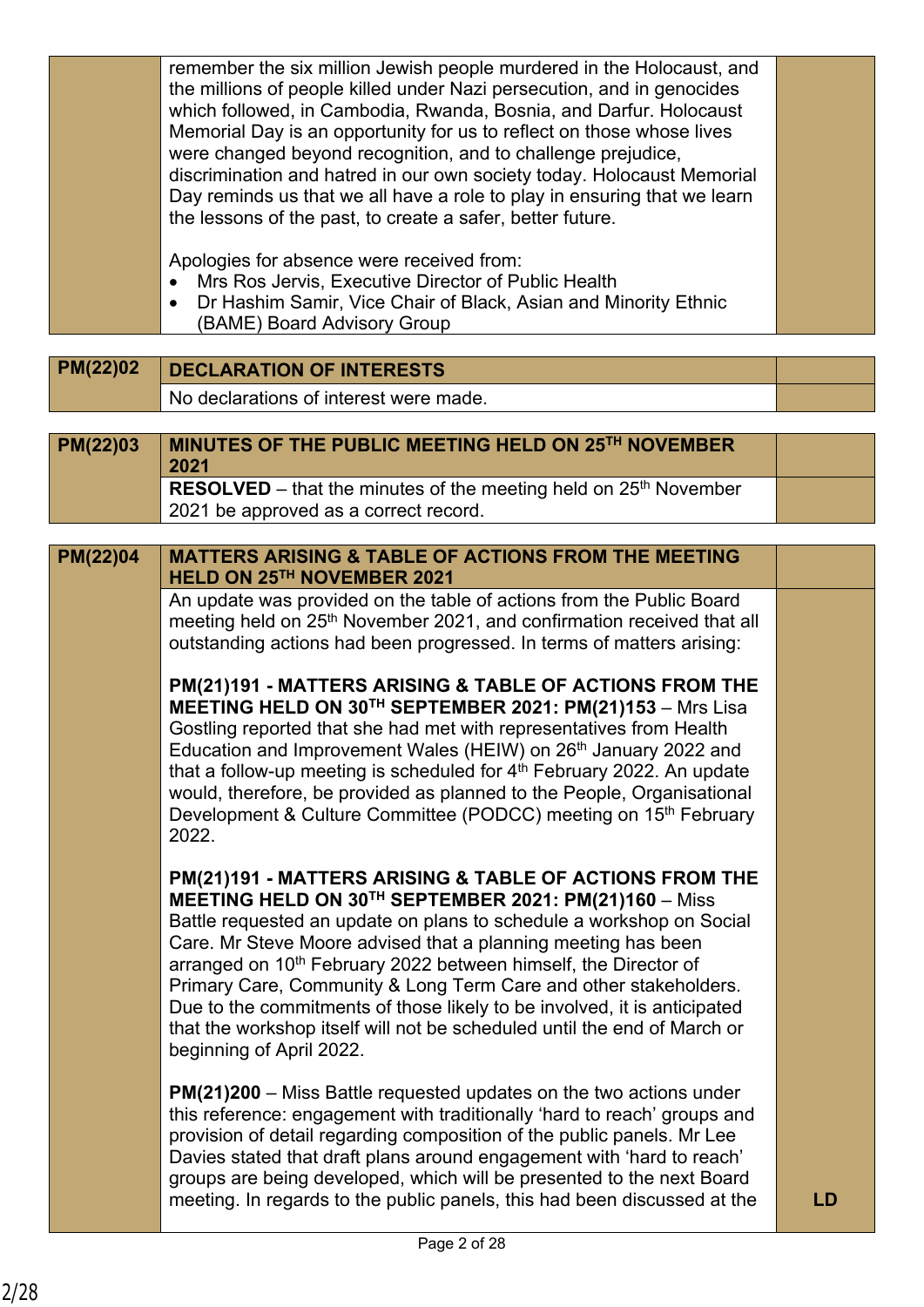|          | Executive Team meeting on 26 <sup>th</sup> January 2022 and the outcome will<br>also be presented at a future Board, the March 2022 meeting if possible.<br>$PM(21)211 - in$ response to a request for an update on Endoscopy<br>provision, Mr Andrew Carruthers advised that a possible regional<br>approach to this issue had been discussed with Swansea Bay UHB<br>(SBUHB) earlier in the month. A workshop to further explore this is<br>planned for February/March 2022, with the support of the ARCH (A<br>Regional Collaboration for Health) team. It is hoped that proposals will<br>emanate from this workshop. It was agreed that consideration should be<br>given to the most appropriate forum for discussion of proposals in<br>relation to Endoscopy provision.                                                                                                                                                                                                                                                                                                                                                                                                                                                                                                                                                                                                                                                                                                                                                                                                                                                                                                                                                                             | LD<br><b>JW/AC</b> |
|----------|------------------------------------------------------------------------------------------------------------------------------------------------------------------------------------------------------------------------------------------------------------------------------------------------------------------------------------------------------------------------------------------------------------------------------------------------------------------------------------------------------------------------------------------------------------------------------------------------------------------------------------------------------------------------------------------------------------------------------------------------------------------------------------------------------------------------------------------------------------------------------------------------------------------------------------------------------------------------------------------------------------------------------------------------------------------------------------------------------------------------------------------------------------------------------------------------------------------------------------------------------------------------------------------------------------------------------------------------------------------------------------------------------------------------------------------------------------------------------------------------------------------------------------------------------------------------------------------------------------------------------------------------------------------------------------------------------------------------------------------------------------|--------------------|
|          |                                                                                                                                                                                                                                                                                                                                                                                                                                                                                                                                                                                                                                                                                                                                                                                                                                                                                                                                                                                                                                                                                                                                                                                                                                                                                                                                                                                                                                                                                                                                                                                                                                                                                                                                                            |                    |
| PM(22)05 | <b>REPORT OF THE CHAIR</b>                                                                                                                                                                                                                                                                                                                                                                                                                                                                                                                                                                                                                                                                                                                                                                                                                                                                                                                                                                                                                                                                                                                                                                                                                                                                                                                                                                                                                                                                                                                                                                                                                                                                                                                                 |                    |
|          | Miss Battle presented her report on relevant matters undertaken as<br>Chair since the previous Board meeting, adding that she and the Chief<br>Executive had visited the new Special Care Baby Unit (SCBU) at<br>Glangwili General Hospital, which had officially opened on 25 <sup>th</sup> January<br>2022. Whilst the care provided in the previous SCBU had been<br>wonderful, the environment itself had not been fit for purpose.<br>Development of this new facility emphasises the importance of<br>progressing the Programme Business Case for the Health & Care<br>Strategy being discussed later on the agenda, with its associated<br>ambition to bring all HDdUHB sites up to standard. Returning to her<br>report, Miss Battle highlighted in particular the UHB's quest to obtain the<br>views of children and young people on the care they have received.<br>Also, the ongoing work around culture, which is so crucial. Referencing<br>the successes outlined within the report, Miss Battle drew Members'<br>attention to the Nutrition and Dietetics team from Pembrokeshire, named<br>top screener in Wales by the British Association for Parenteral and<br>Enteral Nutrition. Members also heard that the Frailty Unit (Ward 12) at<br>Withybush General Hospital has won a silver award in the category of<br>Most Innovative use of Reminiscence Interactive Therapy Activities<br>(RITA) at the inaugural RITA Awards 2021. In addition to these, a wide<br>range of individuals and teams have been nominated for the Employee<br>or Team of the Month award. Finally, Miss Battle was delighted to<br>confirm that Mr Maynard Davies, Miss Ann Murphy and Ms Anna Lewis<br>have been reappointed as Independent Board Members. |                    |
|          | Ms Delyth Raynsford requested clarification regarding the request for<br>feedback from children and young people, noting reference to 'other<br>services' and enquiring whether this includes Primary Care, community<br>services such as Community Paediatrics, and Mental Health. Mr<br>Carruthers explained that this exercise had originally targeted inpatient<br>ward areas and had since been expanded to Accident & Emergency<br>(A&E) and Paediatric Ambulatory Care. The service areas mentioned by<br>Ms Raynsford have not been specifically targeted; however feedback<br>from all services is welcomed, and this can be addressed. It was agreed<br>that Mr Carruthers would liaise with Ms Raynsford regarding collection of<br>feedback from children and young people using these service areas.                                                                                                                                                                                                                                                                                                                                                                                                                                                                                                                                                                                                                                                                                                                                                                                                                                                                                                                                          | <b>AC</b>          |
|          | Professor John Gammon wished to acknowledge in particular the work<br>in relation to cultural change and the ambition of the UHB in this regard<br>and requested an overview. Mrs Gostling advised that part of this work<br>was the introduction of Relationship Managers, who are engaging with                                                                                                                                                                                                                                                                                                                                                                                                                                                                                                                                                                                                                                                                                                                                                                                                                                                                                                                                                                                                                                                                                                                                                                                                                                                                                                                                                                                                                                                          |                    |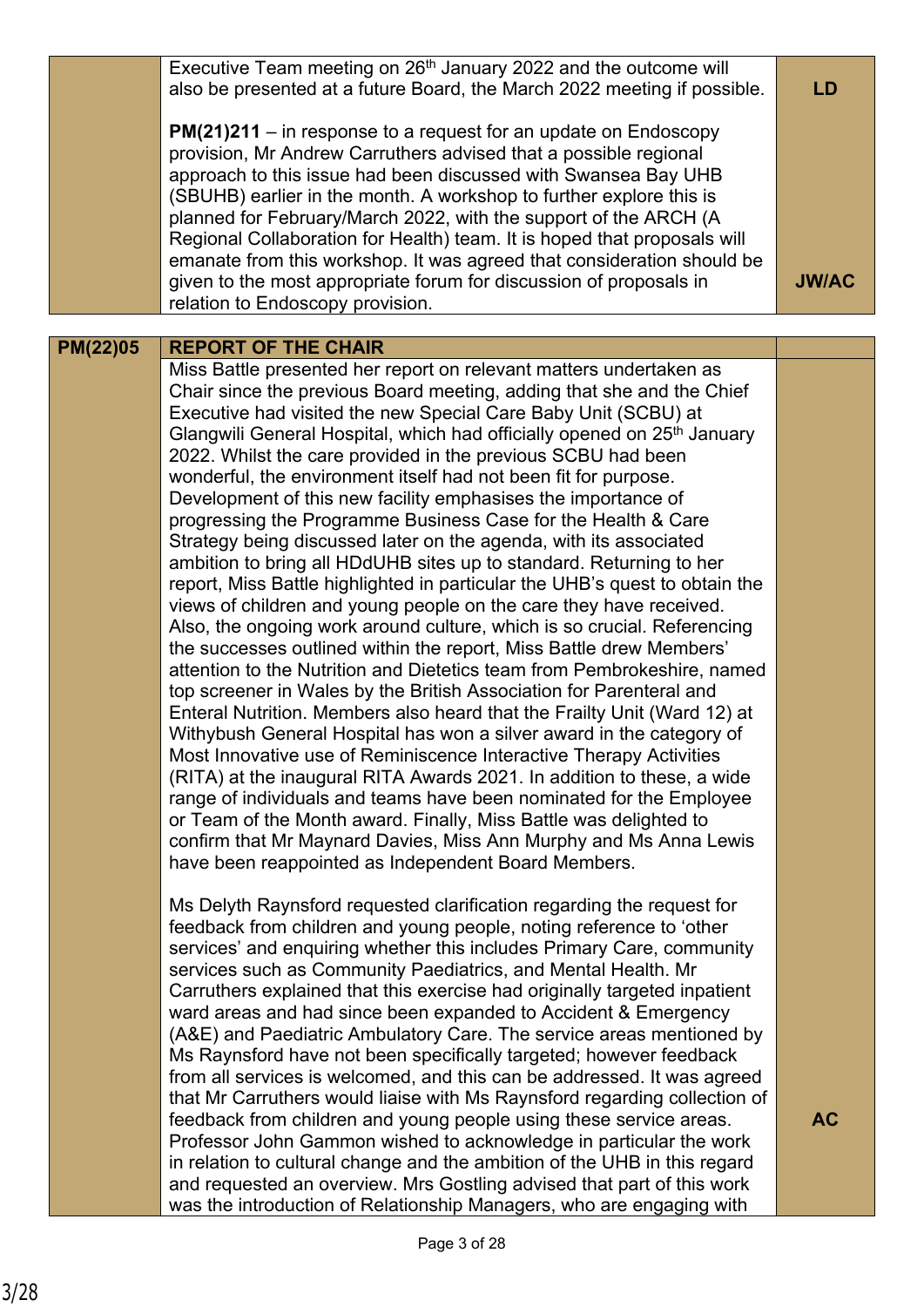|                 | and supporting Directorates, in addition to introducing 'People and<br>Culture' Plans. A comprehensive suite of leadership programmes is also<br>in place and a monthly staff survey has been introduced, which aspires<br>to offer every member of staff the opportunity to feed back their views.<br>Miss Battle welcomed this work, suggesting that 'innovative' was an<br>inadequate description of the excellent plans being put in place.<br>The Board SUPPORTED the work engaged in by the Chair since the<br>previous meeting and <b>NOTED</b> the topical areas of interest.                                                                                                                                                                                                                                                                                                                                                                                                                                                                                                                                                                                                                                                                                                                                                                                                                                                                                                                                                                                                                                                                                                                                                                                                                                                                                                                   |  |
|-----------------|---------------------------------------------------------------------------------------------------------------------------------------------------------------------------------------------------------------------------------------------------------------------------------------------------------------------------------------------------------------------------------------------------------------------------------------------------------------------------------------------------------------------------------------------------------------------------------------------------------------------------------------------------------------------------------------------------------------------------------------------------------------------------------------------------------------------------------------------------------------------------------------------------------------------------------------------------------------------------------------------------------------------------------------------------------------------------------------------------------------------------------------------------------------------------------------------------------------------------------------------------------------------------------------------------------------------------------------------------------------------------------------------------------------------------------------------------------------------------------------------------------------------------------------------------------------------------------------------------------------------------------------------------------------------------------------------------------------------------------------------------------------------------------------------------------------------------------------------------------------------------------------------------------|--|
|                 |                                                                                                                                                                                                                                                                                                                                                                                                                                                                                                                                                                                                                                                                                                                                                                                                                                                                                                                                                                                                                                                                                                                                                                                                                                                                                                                                                                                                                                                                                                                                                                                                                                                                                                                                                                                                                                                                                                         |  |
| <b>PM(22)06</b> | <b>REPORT OF THE CHIEF EXECUTIVE</b>                                                                                                                                                                                                                                                                                                                                                                                                                                                                                                                                                                                                                                                                                                                                                                                                                                                                                                                                                                                                                                                                                                                                                                                                                                                                                                                                                                                                                                                                                                                                                                                                                                                                                                                                                                                                                                                                    |  |
|                 | Mr Moore added his congratulations to the Independent Board Members<br>who had been reappointed, and presented his report on relevant matters<br>undertaken as Chief Executive of HDdUHB since the previous meeting.<br>The Joint Executive Team meeting on 1 <sup>st</sup> December 2021 had offered a<br>valuable opportunity to update Welsh Government representatives on<br>HDdUHB's position and plans; and it was recognised that HDdUHB<br>consistently seeks to apply innovative and novel approaches to the<br>challenges being faced. Welsh Government had expressed a particular<br>interest in HDdUHB's work in relation to the Single Point of Contact and<br>Bridging Service, and the Social Model for Health. Mr Moore drew<br>Members' attention to the Regional Clinical Services narrative<br>developed by HDdUHB, SBUHB and Swansea University (as part of<br>ARCH). This sets out a joint ambition and set of principles to underpin<br>collaborative work going forward, and will be included in the UHB's<br>Integrated Medium Term Plan (IMTP). Mr Moore felt that links between<br>the UHB and other partners are stronger than ever. Members were<br>advised that, subsequent to submission of Mr Moore's report, a report<br>had been published regarding a Healthcare Inspectorate Wales (HIW)<br>Quality Check of one of the UHB's Learning Disability facilities. A<br>number of concerns had been raised within this report and an action<br>plan is in the process of being agreed with HIW. Associated actions will<br>form part of wider leadership-based work within Mental Health &<br>Learning Disabilities (MHLD), with a plan to be presented to the 2 <sup>nd</sup><br>February 2022 meeting of the Executive Team. In view of this, Mr Moore<br>suggested that a progress report around Planning Objective 5G be<br>added to the Board agenda for March 2022. |  |
|                 | Providing additional context regarding Mr Moore's report, Mrs Mandy<br>Rayani advised that, whilst the HIW report had identified a number of<br>areas requiring improvement, it should be noted that the relevant unit is                                                                                                                                                                                                                                                                                                                                                                                                                                                                                                                                                                                                                                                                                                                                                                                                                                                                                                                                                                                                                                                                                                                                                                                                                                                                                                                                                                                                                                                                                                                                                                                                                                                                               |  |

areas requiring improvement, it should be noted that the relevant unit is currently closed. The patients being cared for in the unit at the time of the check already had 'move on' plans in place, with two since discharged and one under the care of another unit in HDdUHB. Estates work is already underway and the UHB's improvement plan will be sent to HIW next week. The organisation will be considering in detail the systemic issues and the Corporate Quality Assurance team has undertaken unannounced visits to the UHB's other two LD units. These had found the staff there to be caring, kind, compassionate and welltrained. Where there are training needs, there are plans for the requisite training to be undertaken. Most importantly, there were clear schedules of activities for patients which were being actively pursued. Whilst appreciating that the specifics within HIW's report will have caused concern for anyone with relatives in any of the UHB's LD units, Mrs Rayani emphasised that the organisation has rapidly implemented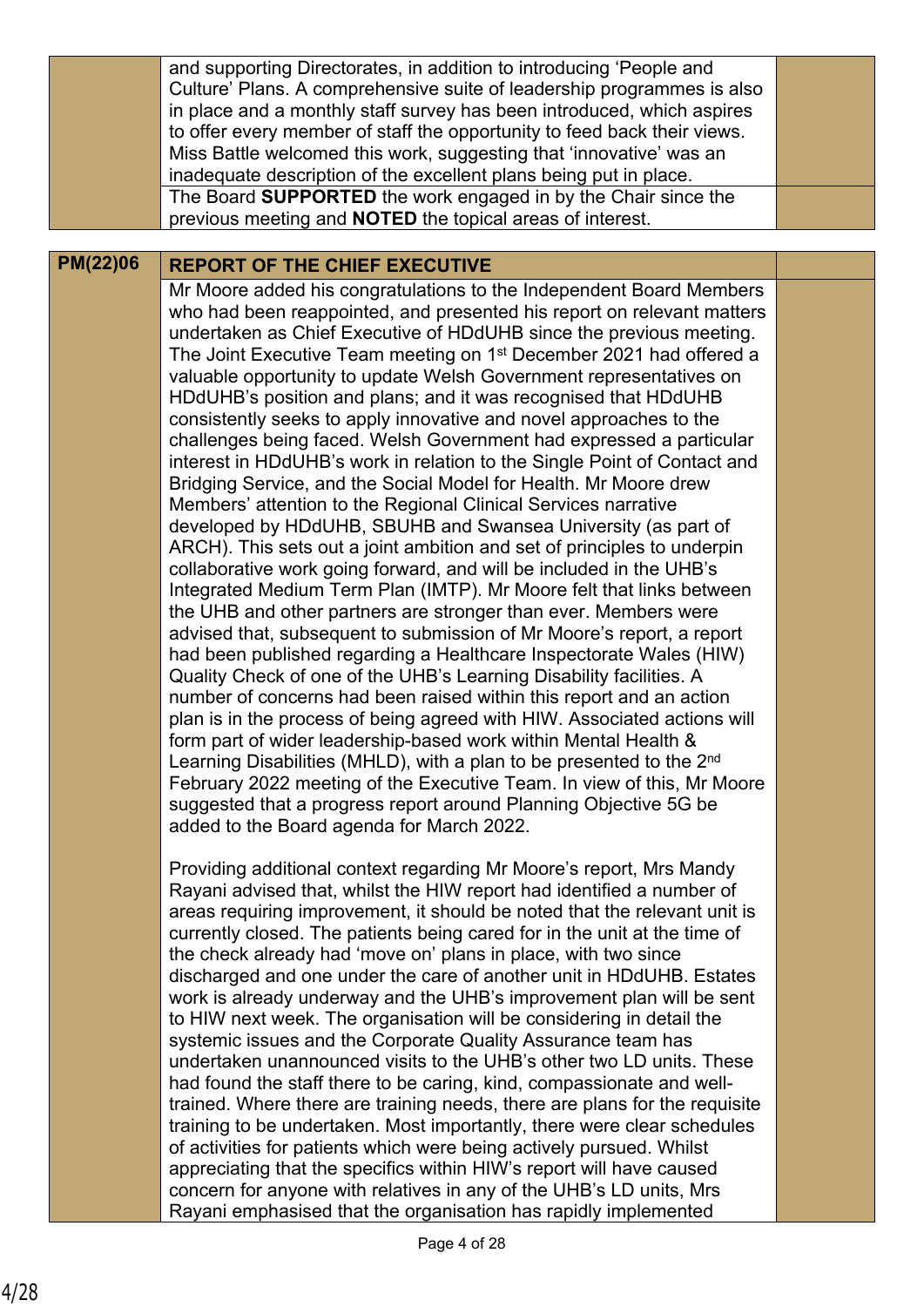actions to address its findings. Miss Battle and other Members welcomed both the preparation of an action plan and the suggestion of a wider review.

Referencing the ARCH Delivery and Leadership Group narrative, Mr Maynard Davies reminded Members that the Strategic Development & Operational Delivery Committee (SDODC) receives regular reports from ARCH. He suggested, however, that there should be mention within the document of timeliness/equity of care. Mr Moore acknowledged that this commitment was not explicit within the narrative and that this suggestion should be fed back; with Mr Lee Davies agreeing (within the online Chat) that this could be addressed, in discussion with partners. Returning to the topic of MHLD, Mr Carruthers wished to add that good progress has been made since the autumn on development of the MHLD Strategy, including outreach service models. Mr Carruthers would welcome the opportunity to update on this at the next Board meeting. A review of activities undertaken as part of Transforming Mental Health (TMH) is underway, with a meeting scheduled for 1st February 2022 and a workshop on 15<sup>th</sup> March 2022, and Mr Carruthers anticipated the reestablishment of the TMH Programme Board. Mrs Judith Hardisty, Chair of the Mental Health Legislation Committee (MHLC) observed that the HIW report refers to compliance with the Mental Health Act. Members were assured that this aspect of the report would be discussed at the next MHLC meeting on 1<sup>st</sup> March 2022.

**SM/LD**

**AC**

**SM/AC**

**SM/MR**

Cllr. Gareth John enquired whether the proposed MHLD report will include information around the work undertaken by Local Authority partners in social care. Mr Moore stated that he can discuss this with Mr Carruthers; however, was envisioning a report focused on UHB actions. It was agreed that the report would include input around partnership working in this area. Whilst welcoming the additional context and followup provided by Mrs Rayani, Mr Paul Newman requested that the wider MHLD report to the next Board include an explanation of how the situation highlighted in the HIW report had arisen and had not been previously identified by the UHB's internal governance and quality assurance mechanisms. Mr Moore committed, with Mrs Rayani, to follow this up. In the interim, Mrs Rayani advised Members that she and Mr Carruthers are reviewing the operational governance arrangements across the organisation, emphasising that the organisation should not experience 'surprises' such as this from external inspectorate bodies. Members noted that both the action plan relating to the HIW report and a report around the wider operational governance arrangements would be considered by QSEC.

Mr Iwan Thomas noted and welcomed earlier comments with regard to strategic partnerships. Whilst recognising that the Capital Estates and IM&T Sub-Committee will consider capital schemes in detail, Mr Iwan Thomas requested that the procurement of buildings for flagship projects such as the Carmarthen Hwb be discussed at a future meeting, particularly in terms of liaison with Local Authority partners. Mr Iwan Thomas described concerns among local voluntary sector organisations around indicated timescales to repurpose the proposed Carmarthen Hwb building in particular, and encouraged the parties involved to explore means by which these might be fast-tracked. Mr Moore agreed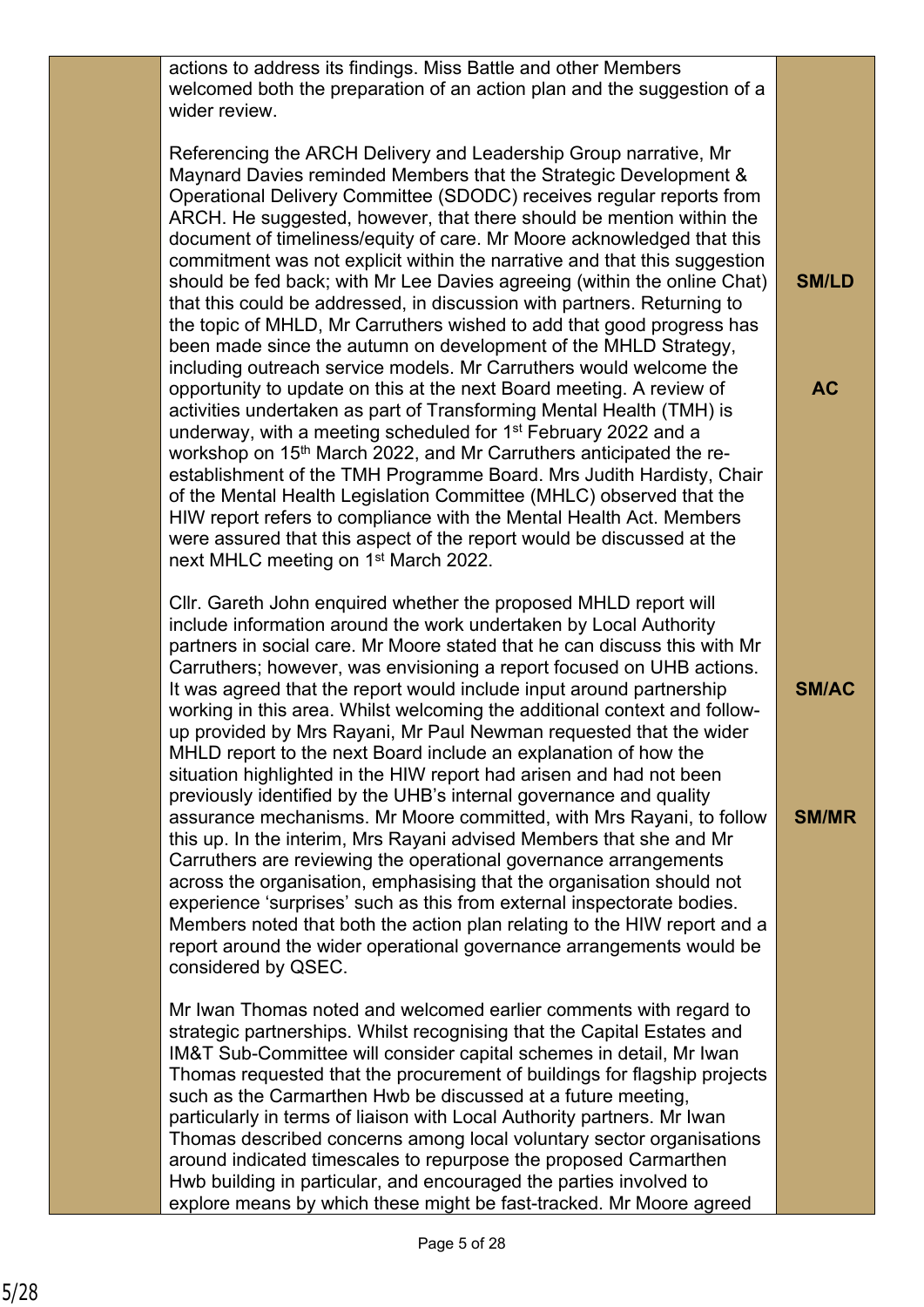|                 | that it would be helpful to put into the public domain a high-level<br>document around timescales. With regard to the specific building                      | <b>LD</b> |
|-----------------|--------------------------------------------------------------------------------------------------------------------------------------------------------------|-----------|
|                 | mentioned, Mr Moore understood that there was a significant amount of<br>work required to bring it up to the required standard.                              |           |
|                 | The Board:<br><b>ENDORSED</b> the Register of Sealings since the previous report on<br>25th November 2021;                                                   |           |
|                 | <b>NOTED</b> the status report for Consultation Documents received/<br>$\bullet$<br>responded to;                                                            |           |
|                 | <b>NOTED</b> the update from the Joint Executive Team meeting held on<br>$\bullet$<br>1 <sup>st</sup> December 2021; and                                     |           |
|                 | <b>AGREED</b> to the Regional Clinical Services narrative developed by<br>$\bullet$<br>the UHB, Swansea Bay UHB and Swansea University (as part of<br>ARCH). |           |
| <b>PM(22)07</b> |                                                                                                                                                              |           |
|                 | <b>REPORT OF THE AUDIT &amp; RISK ASSURANCE COMMITTEE</b><br>Mr Newman, Audit & Risk Assurance Committee (ARAC) Chair,                                       |           |
|                 | presented the ARAC update report, highlighting the various key risks,                                                                                        |           |
|                 | issues and matters of concern identified therein. Mr Newman explained                                                                                        |           |
|                 | that, with regard to the latter, the Committee's only concern was around                                                                                     |           |
|                 | gaining assurance that governance arrangements in the (relatively new)<br>Therapies Directorate were appropriately embedded.                                 |           |
|                 | The Board NOTED the ARAC update report and ACKNOWLEDGED the                                                                                                  |           |
|                 | key risks, issues and matters of concern, together with actions being                                                                                        |           |
|                 | taken to address these.                                                                                                                                      |           |
|                 |                                                                                                                                                              |           |
|                 | <b>AUDIT WALES ANNUAL AUDIT REPORT 2021 AND STRUCTURED</b>                                                                                                   |           |
| <b>PM(22)08</b> | <b>ASSESSMENT 2021</b>                                                                                                                                       |           |
|                 | Ms Clare James and Ms Anne Beegan joined the Board meeting.                                                                                                  |           |
|                 |                                                                                                                                                              |           |
|                 | Miss Battle welcomed Ms Clare James and Ms Anne Beegan from Audit                                                                                            |           |
|                 | Wales, noting that technical difficulties were preventing Ms Beegan from<br>presenting. Ms Clare James introduced the Audit Wales Annual Audit               |           |
|                 | Report and Structured Assessment 2021 reports; the first of which                                                                                            |           |
|                 | summarises Audit Wales' work within HDdUHB during the year. As                                                                                               |           |
|                 | Members will know, this focuses on the reporting and auditing of the                                                                                         |           |
|                 | UHB's financial statements and efficient use of resources. Audit Wales<br>has continued to apply a flexible approach, to reflect the constraints             |           |
|                 | caused by the COVID-19 pandemic, whilst maintaining necessary levels                                                                                         |           |
|                 | of scrutiny. In terms of financial audit, the UHB has fairly and truthfully                                                                                  |           |
|                 | set out its finances, with Audit Wales identifying no significant concerns                                                                                   |           |
|                 | or material weaknesses in the UHB's internal controls. It had been<br>necessary to qualify the UHB's regularity expenditure because the                      |           |
|                 | organisation breached its expenditure limit for the year; however, in                                                                                        |           |
|                 | terms of financial stewardship, Audit Wales' findings are positive.                                                                                          |           |
|                 | Performance audit work focuses on use of resources, and this had                                                                                             |           |
|                 | increasingly centred on the UHB's and the wider NHS response to                                                                                              |           |
|                 | COVID-19, together with local governance arrangements. The<br>Structured Assessment had produced positive messages, with a                                   |           |
|                 | recognition of the innovative work being undertaken within HDdUHB,                                                                                           |           |
|                 | whilst continuing to flag the UHB's financial challenges. Ms James<br>ended by thanking teams in the UHB for their cooperation.                              |           |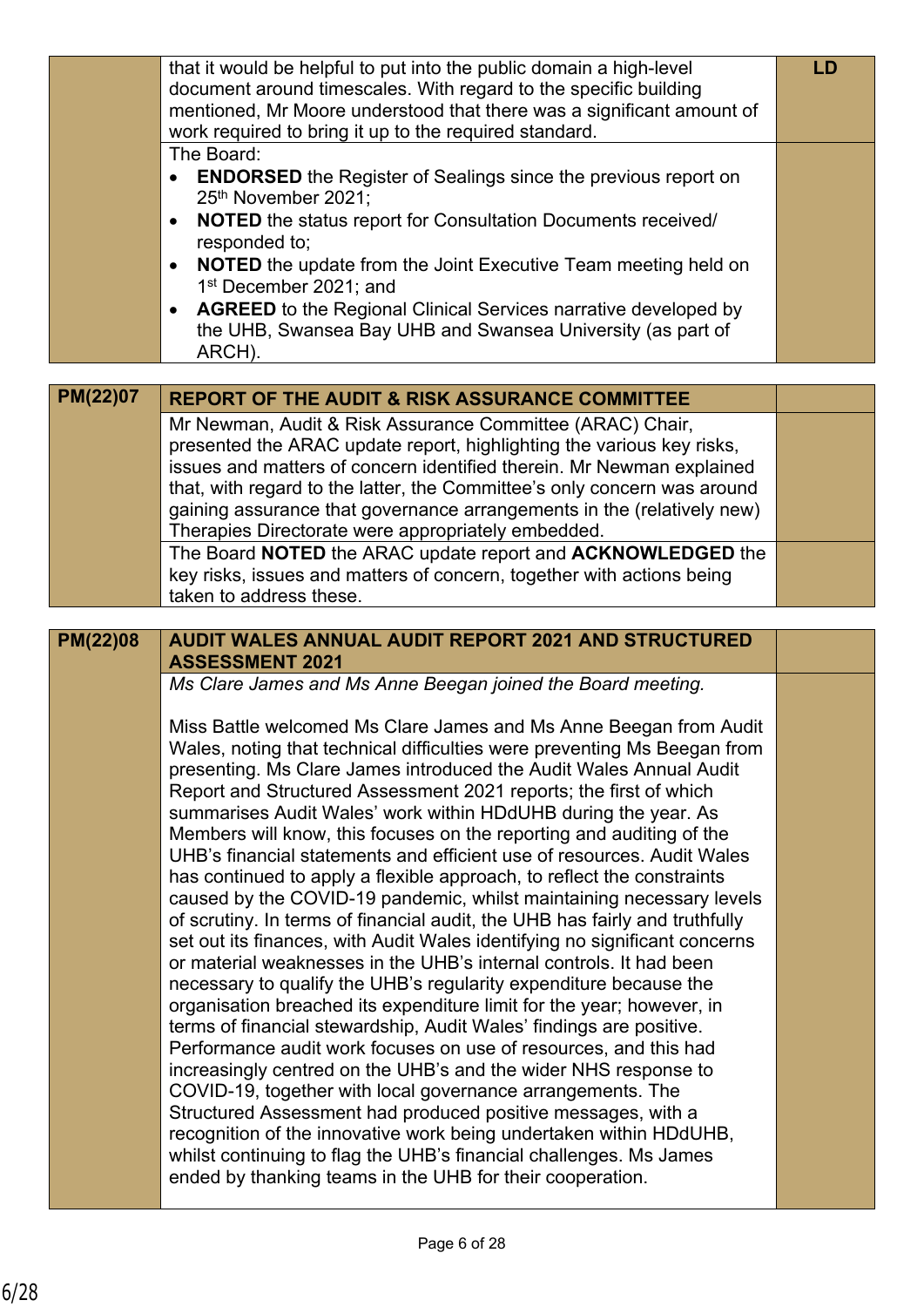Mr Moore thanked Audit Wales for their constructive approach during the past two years and welcomed the extremely positive working relationship between the UHB and Audit Wales, which provides a vital source of assurance. Mr Moore suggested that the key issues are set out within the covering SBAR, noting the need to take forward learning from the COVID-19 pandemic and progress the UHB's Health & Care Strategy. The significant challenges ahead, not least the organisation's financial recovery, were recognised. Mr Maynard Davies noted the statement within the Annual Audit Report around the need to improve the UHB's system to collect year-end annual leave balances and calculate the year-end provision, and enquired whether this had been addressed. Mrs Gostling confirmed that it had, explaining that by 1st April 2022, all directorates would be recording staff absence (including annual leave) on the Electronic Staff Record (ESR) system. This would facilitate more robust reporting and allow the organisation to identify potential issues around annual leave balances.

Mr Winston Weir thanked Audit Wales for a complimentary and fair report and highlighted in particular the comments around the UHB's efforts to maintain financial controls and manage and scrutinise its financial position. Mr Weir enquired whether there is anything additional, in the view of Audit Wales, which the organisation could or should be doing in terms of its finances. Ms James reiterated that the UHB has demonstrated sound financial stewardship. The difficulty is around longterm financial sustainability and delivering sustainable services in what is a rural area, with the region's demographics. The UHB's Health & Care Strategy aligns with and is an attempt to address these challenges. When pressed regarding whether there is more the organisation should do, Ms James suggested that this is a difficult question to answer and emphasised that the UHB has taken a positive approach towards addressing the challenges it faces. Mr Moore welcomed this query, noting that issues around delivery of services provides a fitting segue into later consideration of the Health & Care Strategy Programme Business Case. It was pleasing to note that the UHB meets requirements in terms of financial controls/stewardship; it is hoped that the equivalent need for a robust Plan can also be met. Mr Huw Thomas thanked the Audit Wales team for their ongoing support and critical challenge. In addition to the formal activity which takes place during ARAC and Board, there are equally valuable discussions outside these fora, and Mr Huw Thomas looked forward to ongoing dialogue and debate with Audit Wales around service delivery. Miss Battle agreed, adding her thanks to Audit Wales, including Ms Beegan, for providing assurance that HDdUHB is on the correct course. Audit Wales' role as a trusted and respected critical friend was welcomed.

*Ms James and Ms Beegan left the Board meeting.*

The Board:

- **SUPPORTED** the content of the Annual Audit Report 2021 and Phase 2 Structured Assessment 2021 Report; and
- **TOOK ASSURANCE** that the Structured Assessment report presents a fair and balanced view of the organisation, recognising both the positive aspects identified and those areas where further progress is required.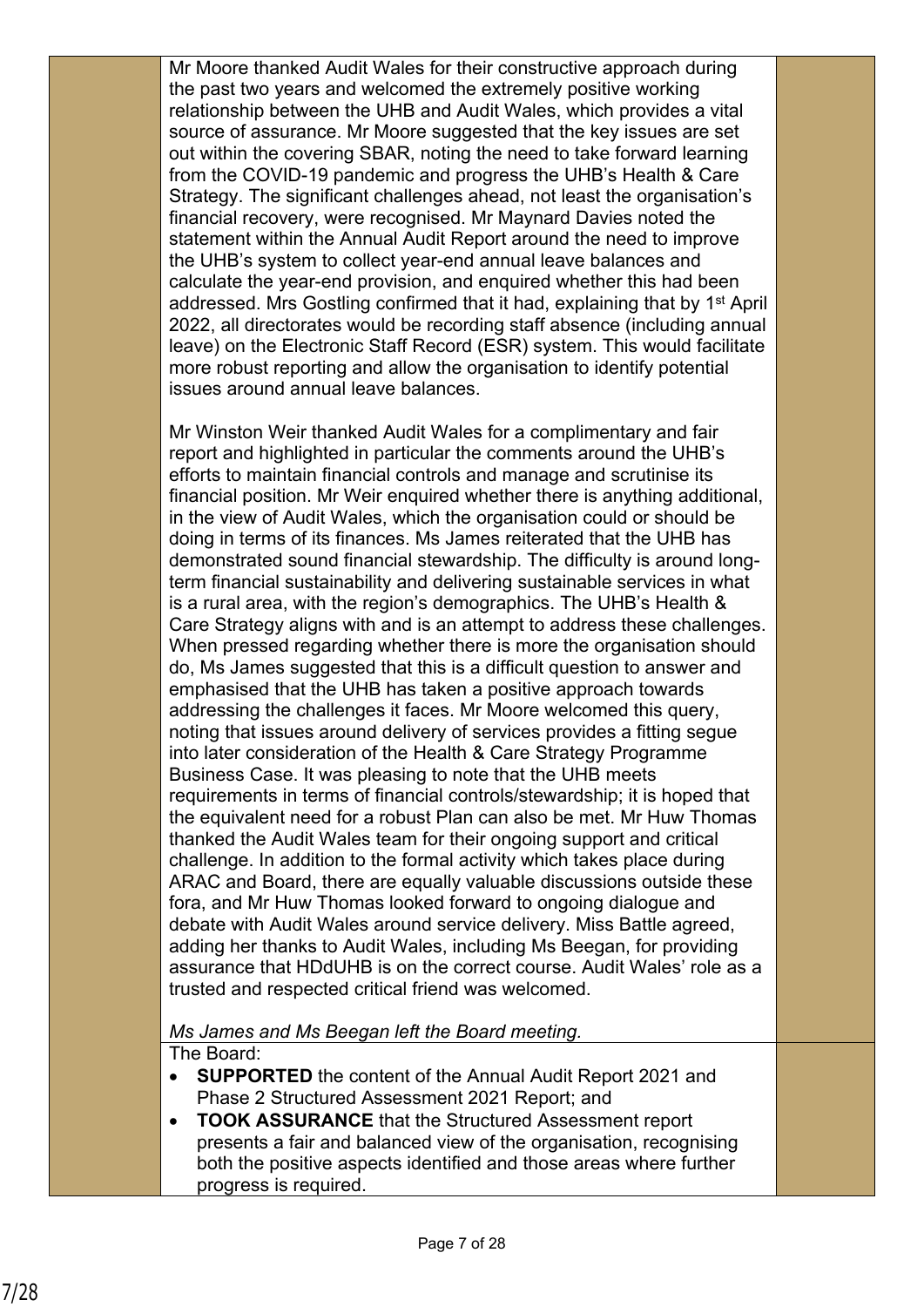| PM(22)09 | <b>REPORT OF THE QUALITY, SAFETY &amp; EXPERIENCE COMMITTEE</b>                                                                                                                                                                                                                                                                                                                                                                                                                                                                                                                                                                                                                                                                                                                                                                                                                                                                                                                                                                                                                                                                                                                                                                                                              |           |
|----------|------------------------------------------------------------------------------------------------------------------------------------------------------------------------------------------------------------------------------------------------------------------------------------------------------------------------------------------------------------------------------------------------------------------------------------------------------------------------------------------------------------------------------------------------------------------------------------------------------------------------------------------------------------------------------------------------------------------------------------------------------------------------------------------------------------------------------------------------------------------------------------------------------------------------------------------------------------------------------------------------------------------------------------------------------------------------------------------------------------------------------------------------------------------------------------------------------------------------------------------------------------------------------|-----------|
|          | Ms Anna Lewis, Quality, Safety & Experience Committee (QSEC) Chair,<br>presented the QSEC update report, noting that there has been an<br>exceptionally pressurised period since the meeting detailed in this<br>report.                                                                                                                                                                                                                                                                                                                                                                                                                                                                                                                                                                                                                                                                                                                                                                                                                                                                                                                                                                                                                                                     |           |
|          | Commending the report, Mr Michael Hearty noted reference on page 4<br>to the Strategic Safeguarding Working Group update and requested<br>further clarification around the 22 incidences of non-compliance with<br>child safeguarding procedures. Mrs Rayani advised that this specifically<br>involves capacity/activity within A&E the incidences centre on staff not<br>completing the Multi Agency Referral Form (MARF), which could<br>potentially lead to a delay in referral. The Corporate Safeguarding team<br>is working with the relevant clinical teams to ensure that MARFs are<br>completed and are exploring other mechanisms which might be put in<br>place. Mrs Rayani stated that this issue illustrates and is a symptom of<br>the pressures frontline staff are under. Miss Battle requested assurance<br>that no child had suffered harm or a delay in referral as a result of failure<br>to complete forms, and that this was simply a process issue. In<br>response, Mrs Rayani advised that there is nothing to suggest any<br>adverse consequences, it appears to be a process issue only; however,<br>the team has been requested to investigate this. A 'deep dive' report on<br>this topic will be presented to QSEC.                            | <b>MR</b> |
|          | Mr Weir welcomed the clear report, highlighting the significant demand<br>being experienced by Radiology and associated risk. Noting that there<br>are both capacity issues and recruitment challenges, Mr Weir enquired<br>as to potential assurances regarding future improvement. Ms Lewis<br>agreed that the discussions around Radiology had included challenging<br>messages; however, the Committee had taken assurance from<br>information provided by the new Head of Service, who appears to have<br>grasped the issues involved extremely quickly. In terms of the<br>recruitment position, Mrs Gostling advised that the UHB has made four<br>offers of appointment to locum radiographers. This represents a<br>significant improvement on previous reports. Mr Carruthers agreed that<br>the recently appointed Head of Service had offered a fresh approach<br>and potential new way forward. The UHB will continue to explore<br>alternative workforce models as appropriate. Mr Moore, who is national<br>Imaging Lead, reminded Members of the establishment of the Imaging<br>Academy Wales, which is soon due to produce its first graduates. Whilst<br>this should result in an improvement, there is a national/UK/global<br>shortage of radiologists. |           |
|          | Referencing the significant rise in safeguarding activity since the<br>COVID-19 pandemic noted in the report, Mrs Raynsford enquired<br>whether a similar picture is being seen in other Health Boards. Mrs<br>Rayani confirmed that this was the case, and indeed across the UK.<br>Whilst there are specific capacity issues within Hywel Dda, in terms of<br>Health Visiting, the Corporate Safeguarding team and within Local<br>Authority partners, which are exacerbating this situation, all areas are<br>seeing an increase in demand.                                                                                                                                                                                                                                                                                                                                                                                                                                                                                                                                                                                                                                                                                                                               |           |
|          | The Board NOTED the QSEAC update report and ACKNOWLEDGED<br>the key risks, issues and matters of concern, together with actions being<br>taken to address these.                                                                                                                                                                                                                                                                                                                                                                                                                                                                                                                                                                                                                                                                                                                                                                                                                                                                                                                                                                                                                                                                                                             |           |

**PM(22)00 PERSE**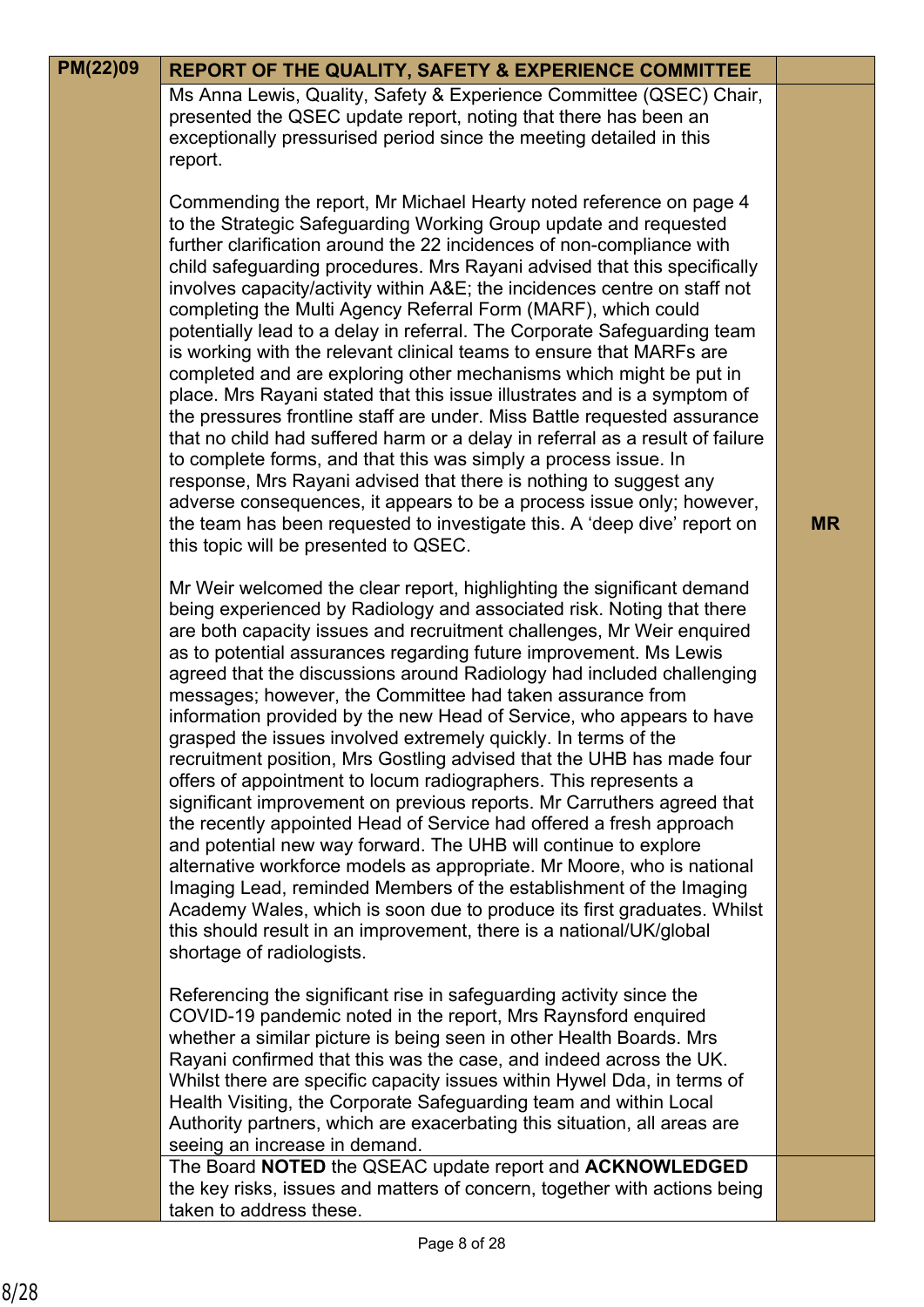## **PM(22)10**

### **WOMEN & CHILDREN'S PHASE II PROJECT AND CAPITAL GOVERNANCE REVIEW UPDATE**

Mr Lee Davies introduced the Women & Children's Phase II Project and Capital Governance Review Update report, indicating that Members will be familiar with this project and the challenges experienced. It is a large and complex project, upon which the COVID-19 pandemic has impacted; however, there have also been contractor performance issues. Mr Lee Davies was pleased to report that Section 2 of the project has been completed, with patients and service users now benefitting. The project in its entirety is due to complete in 2023 and progress towards this will be closely monitored. The report presented reflects the learning gained from this project, including audit processes, lessons learned review and the wider Capital Governance Review exercise – the findings/recommendations from which were presented to ARAC and will be monitored by SDODC going forward.

Whilst recognising the positive work undertaken, Professor Gammon noted that both the costs and timelines associated with this project had deteriorated, and requested assurances that these will not be further extended. Also, assurances regarding the UHB's capacity and capability to manage future schemes associated with the Health & Care Strategy Programme Business Case being considered later on the agenda. Mr Lee Davies responded that, due to the nature of the project and the ongoing impact of the COVID-19 pandemic, it is not possible to offer an absolute guarantee; however, the UHB is taking all possible steps to avoid further disruption. Whilst there have been significant time delays, Members were advised that the financial implications were less significant than they might be, with the organisation aware of the majority of the overspend at the start of the scheme. There have been additional costs associated with COVID-19; the total being £600k on a £3m scheme. In terms of the Programme Business Case and the various different projects associated with this, Mr Lee Davies emphasised that there will need to be a 'step-change' in terms of resource. Members' attention was drawn to the list of capital projects in Appendix 1, with Mr Lee Davies suggesting that the UHB's track record in delivering schemes on time and within budget is strong, and that the Women & Children's project represents an anomaly. Professor Gammon welcomed this comprehensive response to his concerns.

Miss Battle enquired whether the environment and age of the Glangwili site had created some of the issues resulting in delays with the Women & Children's Phase II Project. This was confirmed, whilst it was emphasised that there were also other issues which the contractor should have identified at the beginning of the project. Mr Mansell Bennett, on behalf of the Community Health Council (CHC), requested assurances that the delays incurred had not altered the specification of the project, for example inclusion of a bereavement room. In response, Mr Lee Davies advised that he was not aware of any changes to the project specification. Miss Battle confirmed that she and Mr Moore had visited the quiet room/bereavement room in the SCBU and that this was a wonderful facility which had been subject to a great deal of input from the public and service users. Mr Carruthers and Mr Moore reported that the organisation have received positive feedback from both staff and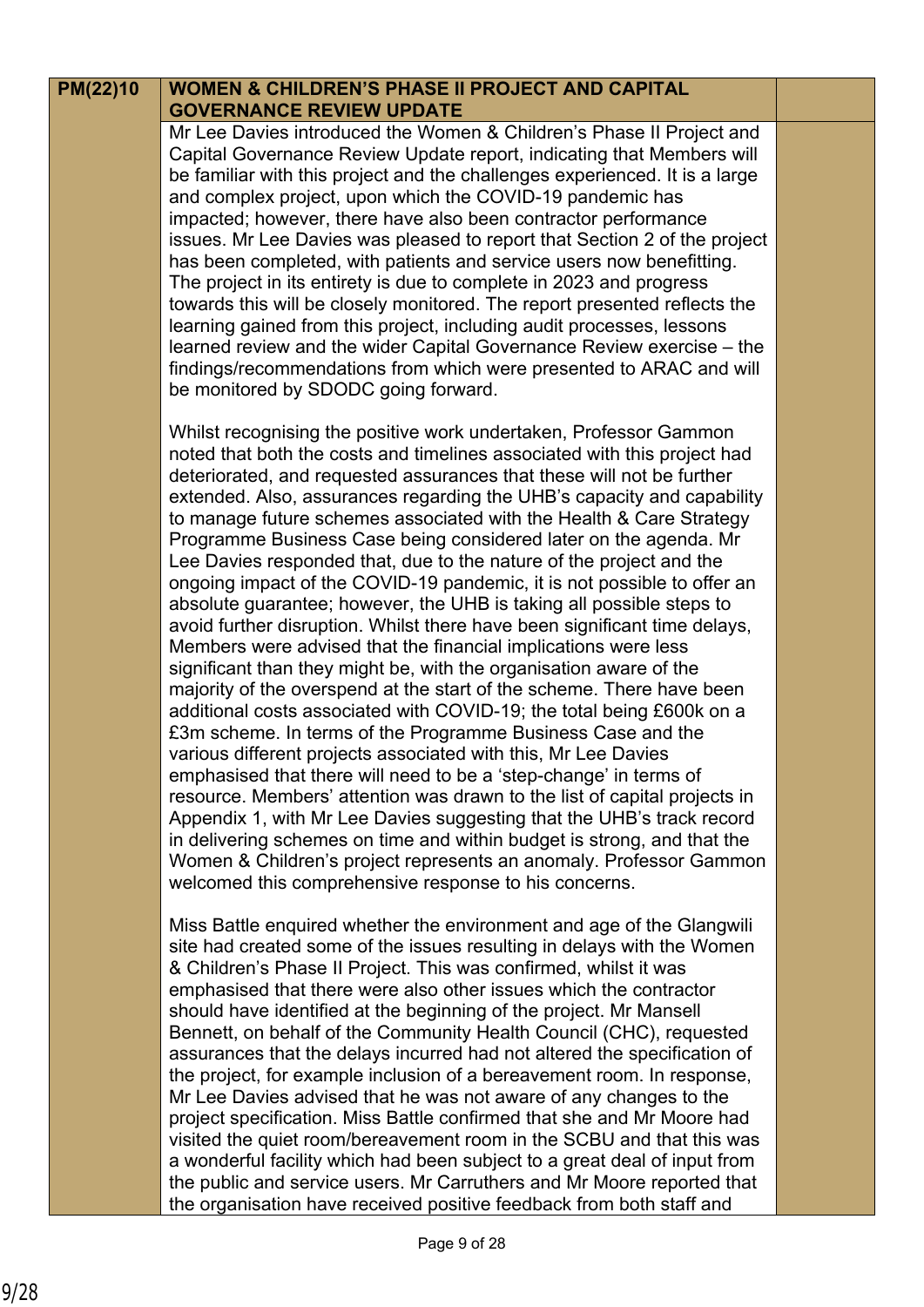|          | patients regarding the new facilities, and that the video detailing<br>progress with the project issued on social media platforms has attracted<br>a positive response.<br>The Board TOOK ASSURANCE from the governance arrangements in<br>place to manage the Women and Children Phase II Project to<br>completion, the work undertaken on the mid-project Lessons Learnt<br>Review and the Capital Governance Review to maximise learning and<br>embed that learning, both in this Project and in the wider UHB capital<br>programme.                                                                                                                                                                                                                                                                                                                                                                                                                                                                                                                                                                                                                                                                                                                                                                                                                                                                       |           |
|----------|---------------------------------------------------------------------------------------------------------------------------------------------------------------------------------------------------------------------------------------------------------------------------------------------------------------------------------------------------------------------------------------------------------------------------------------------------------------------------------------------------------------------------------------------------------------------------------------------------------------------------------------------------------------------------------------------------------------------------------------------------------------------------------------------------------------------------------------------------------------------------------------------------------------------------------------------------------------------------------------------------------------------------------------------------------------------------------------------------------------------------------------------------------------------------------------------------------------------------------------------------------------------------------------------------------------------------------------------------------------------------------------------------------------|-----------|
| PM(22)11 | <b>BOARD ASSURANCE FRAMEWORK</b>                                                                                                                                                                                                                                                                                                                                                                                                                                                                                                                                                                                                                                                                                                                                                                                                                                                                                                                                                                                                                                                                                                                                                                                                                                                                                                                                                                              |           |
|          | Mrs Joanne Wilson presented the Board Assurance Framework (BAF)<br>report, which had been updated since the previous Board. Members<br>heard that Board level Committees had received updates on their<br>allocated Planning Objectives, with progress on a number of these<br>reflecting current operational pressures. This month, the BAF<br>Dashboard is showing that 4 planning objectives have been completed.<br>32 planning objectives are on track, with another 2 ahead of schedule,<br>and 15 are currently behind schedule. Whilst this represents a<br>deteriorating position, there are valid reasons for the decline. Positive<br>progress has been made, however, in terms of outcome measures,<br>which will become increasingly integrated into the BAF going forward.                                                                                                                                                                                                                                                                                                                                                                                                                                                                                                                                                                                                                      |           |
|          | With regard to the 15 planning objectives currently behind schedule, Mr<br>Hearty enquired whether there is a management strategy in place<br>should these not be concluded by the end of the year. Mr Moore<br>explained that they would be carried over to next year in some form, and<br>suggested that it would be helpful to reflect this intended process in the<br>next report. Referencing Strategic Objective 6 (Sustainable Use of<br>Resources) in particular, Mr Weir highlighted the potential positive<br>impact of utilising local suppliers and businesses. Mr Huw Thomas<br>reiterated his personal commitment to increasing the UHB's local spend,<br>whilst highlighting that there are a number of drivers currently restricting<br>and reducing this. These include the reduction in Field Hospitals, which<br>have provided local investment, and the need to venture outside the<br>region to secure outsourcing opportunities. More proactively, a 'pipeline'<br>of procurement activity is being shared on a monthly basis with Local<br>Authority partners and Business Wales. The UHB is also working with<br>the Centre for Local Economic Studies (CLES) and NHS Wales Shared<br>Services Partnership (NWSSP) procurement to identify new<br>opportunities for local supply chain spend. The local procurement of<br>certain supplies is not feasible, such as drugs/medication. | <b>JW</b> |
|          | Mr Weir queried whether there are additional opportunities which could<br>be explored in terms of catering, buildings, facilities. Members were<br>reminded that the UHB has established a strong relationship with local<br>suppliers. Professor Philip Kloer advised that one of the planning<br>objectives allocated to him (4N) includes the aim to 'identify<br>opportunities to optimise the food system as a key determinant of<br>wellbeing'. Members heard that the UHB has tendered for support for a<br>feasibility study to examine the entire food system and identify failures<br>and disconnects therein. It is anticipated that the report will emerge in<br>late spring 2022 and that it will include specific identified actions<br>together with wider action around food literacy within the population. It is                                                                                                                                                                                                                                                                                                                                                                                                                                                                                                                                                                            |           |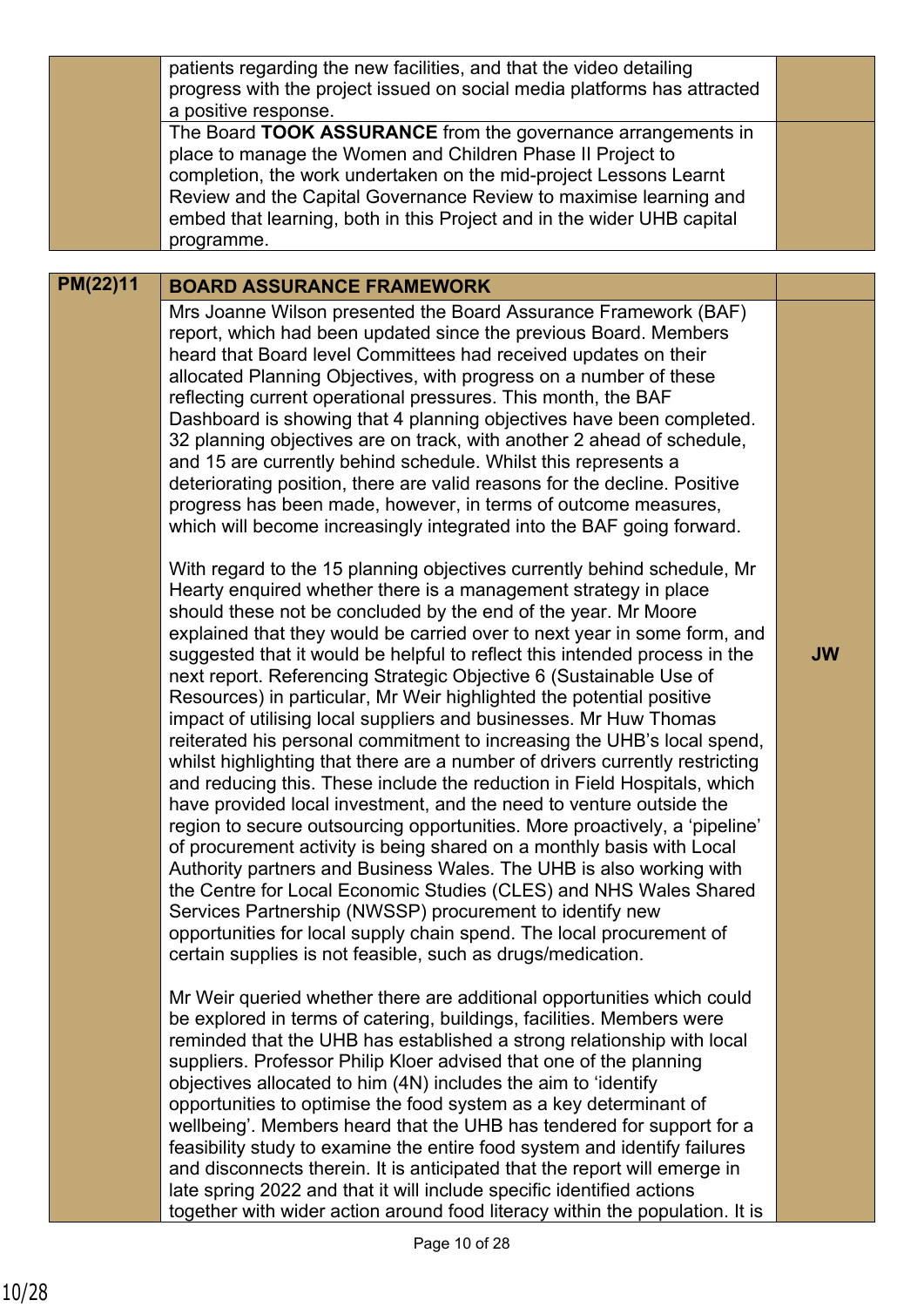|                 | hoped that the UHB can engage on this topic with the local Public<br>Services Boards (PSBs) and Regional Partnership Board (RPB). Mr<br>Moore added that the report and its findings will be considered by the<br>Transformation Steering Group, along with work around the Social<br>Model for Health. The intention is for their discussions to be reported to<br>Board, with potential new planning objectives for consideration. Within<br>the online Chat, Ms Raynsford indicated that SBUHB have begun work<br>to establish a farm on land it owns, to produce food. Miss Battle was<br>reassured by information regarding the work both underway and                                                                                                                                                                                                                                                                                                                                                                                                                                                                                                                                                                                                                                                                                                                                                                                                                                               |  |
|-----------------|-----------------------------------------------------------------------------------------------------------------------------------------------------------------------------------------------------------------------------------------------------------------------------------------------------------------------------------------------------------------------------------------------------------------------------------------------------------------------------------------------------------------------------------------------------------------------------------------------------------------------------------------------------------------------------------------------------------------------------------------------------------------------------------------------------------------------------------------------------------------------------------------------------------------------------------------------------------------------------------------------------------------------------------------------------------------------------------------------------------------------------------------------------------------------------------------------------------------------------------------------------------------------------------------------------------------------------------------------------------------------------------------------------------------------------------------------------------------------------------------------------------|--|
|                 | planned, and reiterated the UHB's commitment to work with local<br>suppliers.<br>The Board NOTED the Board Assurance Framework report and                                                                                                                                                                                                                                                                                                                                                                                                                                                                                                                                                                                                                                                                                                                                                                                                                                                                                                                                                                                                                                                                                                                                                                                                                                                                                                                                                                 |  |
|                 | <b>SOUGHT ASSURANCE</b> on areas giving rise to specific concerns.                                                                                                                                                                                                                                                                                                                                                                                                                                                                                                                                                                                                                                                                                                                                                                                                                                                                                                                                                                                                                                                                                                                                                                                                                                                                                                                                                                                                                                        |  |
| <b>PM(22)12</b> | <b>IMPROVING PATIENT EXPERIENCE REPORT</b>                                                                                                                                                                                                                                                                                                                                                                                                                                                                                                                                                                                                                                                                                                                                                                                                                                                                                                                                                                                                                                                                                                                                                                                                                                                                                                                                                                                                                                                                |  |
|                 | Mrs Rayani introduced the Improving Patient Experience Report,<br>highlighting the increase in numbers of concerns received by the patient<br>support contact centre. This had translated into 219 formal complaints,<br>indicating that the majority of concerns had been managed quickly<br>through internal processes. The topics for concerns are mainly around<br>waiting times, access to A&E, staff attitude, environment/challenges in<br>relation to estate. Whilst reports of poor staff attitude are concerning, it<br>should be noted that the vast majority of patient feedback suggests that<br>HDdUHB staff are kind, caring and compassionate. The featured Patient<br>Story, focusing on the journey of a cancer patient, helps the organisation<br>to consider clinical pathways and how patients can best be supported<br>within these. Mrs Rayani wished to clarify that the infection prevention<br>and control narrative within the story does not refer to an HDdUHB<br>clinical environment. The children of Glyncollen Primary School were<br>thanked for the messages and pictures sent to the UHB, which had<br>given staff a significant and much-needed boost. Highlighting pages 20<br>to 23 of the report, Mrs Rayani was delighted to present a summary of<br>the incredible work achieved by the Arts in Health Coordinators during<br>only their first two months with the organisation, and despite certain<br>activities being prevented by the emergence of Omicron. |  |
|                 | Within the online Chat, Members commended the evidence around the<br>impact of Arts on patient and staff experience and suggested that the<br>Arts in Health Coordinators should be congratulated on how they have<br>embarked on this work. In considering the more holistic approaches to<br>wellbeing, Ms Lewis wondered whether there are opportunities for the<br>Arts in Health Coordinators to connect with 'green health' colleagues<br>including Dr Suzanne Tarrant so that a critical mass of experts can be<br>built to influence developments. Mrs Rayani confirmed that these<br>connections have been made. Mrs Hardisty echoed Mrs Rayani's<br>comments around the Arts in Health achievements and looked forward<br>to further developments. Noting reference to the Friends and Family<br>Test (FFT), Mrs Hardisty enquired regarding the anticipated timescale<br>for wider roll-out of this system, particularly in Mental Health. Mrs Rayani<br>responded that there have been delays in implementation of the Civica<br>(All Wales) system, until the end of March 2022. Members were advised,<br>however, that the Assistant Director of Patient Experience is exploring<br>how increased and improved feedback can be obtained within MHLD<br>services. Further information will be provided to either the March or May                                                                                                                                                            |  |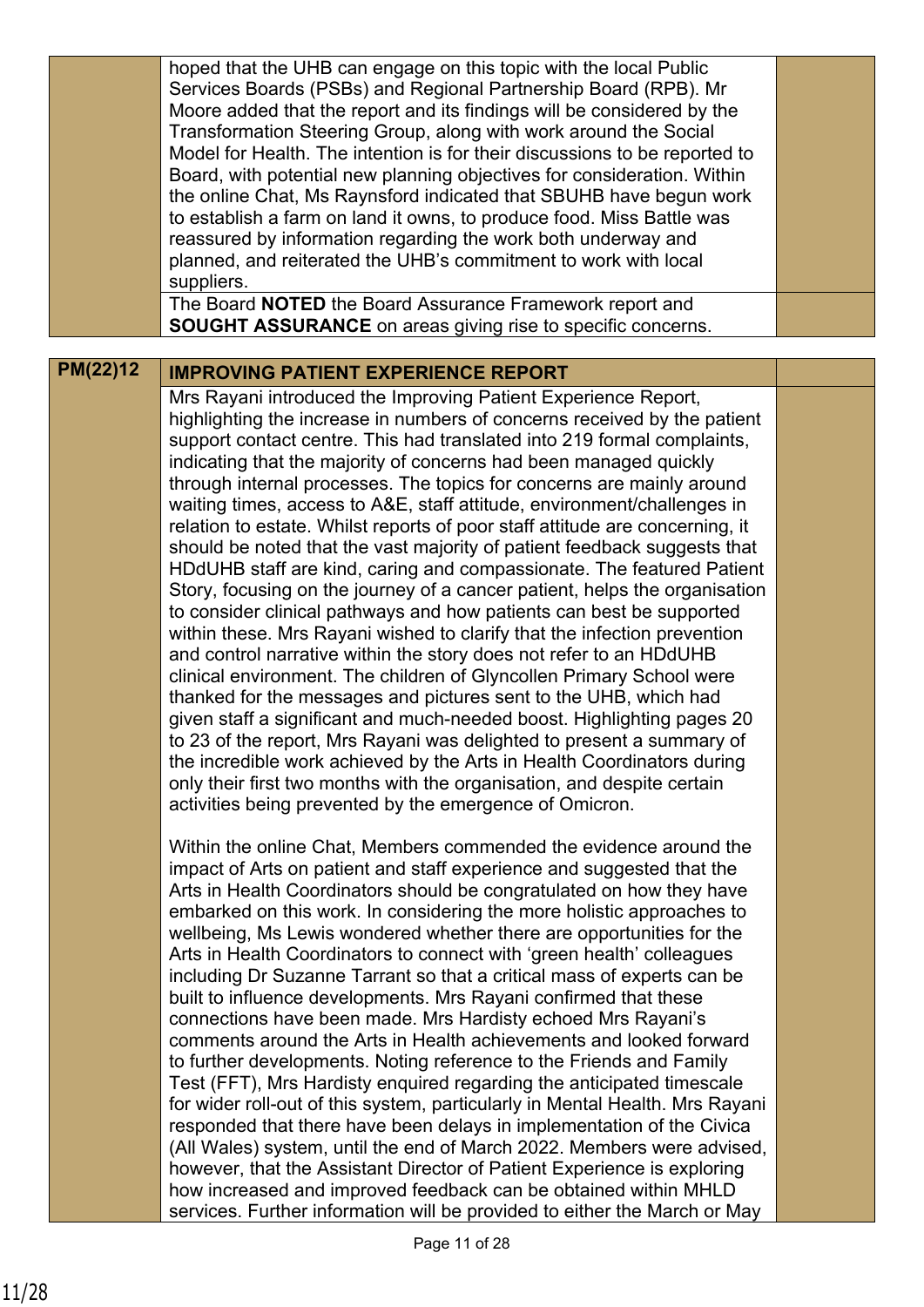|          | 2022 Board meeting. The Patient Experience team is also considering<br>how best to increase opportunities for feedback in Paediatrics and<br>provide support to Primary Care in terms of feedback. The focus on<br>obtaining feedback from Paediatric service users was welcomed, within<br>the online Chat, by Ms Raynsford. Mr Moore suggested that, given the<br>planned focus on Mental Health at the March 2022 Board, it would be<br>helpful to include information around implementation of the FFT in<br>MHLD in the report being prepared for that item. Mr Maynard Davies<br>noted the introduction of data from Same Day Emergency Care (SDEC)<br>and enquired whether in the case of new services such as this, there is<br>additional monitoring to ensure/assure the quality of the service from the<br>outset. Mrs Rayani explained that, whilst enhanced monitoring of new<br>services has not been routine, and there is a need to systematise this in<br>the future, enhanced monitoring has been requested in this case. The<br>majority of feedback for SDEC has been extremely positive and it is<br>intended to include this service in routine feedback going forward.                                                                                                                                                                                          | <b>MR</b><br><b>MR</b> |
|----------|----------------------------------------------------------------------------------------------------------------------------------------------------------------------------------------------------------------------------------------------------------------------------------------------------------------------------------------------------------------------------------------------------------------------------------------------------------------------------------------------------------------------------------------------------------------------------------------------------------------------------------------------------------------------------------------------------------------------------------------------------------------------------------------------------------------------------------------------------------------------------------------------------------------------------------------------------------------------------------------------------------------------------------------------------------------------------------------------------------------------------------------------------------------------------------------------------------------------------------------------------------------------------------------------------------------------------------------------------------------------------------------|------------------------|
|          | Mr Moore indicated that it was sobering to see the impact on both<br>patient and staff experience of the current pressures. The Executive<br>Team meeting on 26 <sup>th</sup> January 2022 had received an extremely positive<br>report from Mrs Gostling on developments in 'customer care' and it had<br>been agreed that this would be presented to a future Board meeting.<br>Mrs Gostling advised that the Workforce & OD team had undertaken a<br>reflection on how the pandemic had affected them, and created a book<br>on this topic, which included pictures sent to the UHB by members of the<br>local community. The team had wanted to recognise the children who<br>had contributed and had issued to all of them a printed replica of the<br>George Cross awarded to the NHS, to reward their courage in<br>supporting others. Miss Battle thanked the team for doing this,<br>suggesting that it demonstrates the values of HDdUHB as an<br>organisation. Mrs Rayani was asked to pass on the Board's thanks and<br>congratulations to the Arts in Health Coordinators. Miss Battle concluded<br>by explaining that there are limitations on Members' ability to participate<br>in visits currently, that this report was extremely important in hearing the<br>patient's voice and wished to express the Board's thanks to all staff and<br>teams throughout the UHB. | <b>LG</b><br><b>MR</b> |
|          | The Board RECEIVED and NOTED the Improving Patient Experience<br>report, which highlights to patients and to the public the main themes<br>arising from patient feedback.                                                                                                                                                                                                                                                                                                                                                                                                                                                                                                                                                                                                                                                                                                                                                                                                                                                                                                                                                                                                                                                                                                                                                                                                              |                        |
| PM(22)13 |                                                                                                                                                                                                                                                                                                                                                                                                                                                                                                                                                                                                                                                                                                                                                                                                                                                                                                                                                                                                                                                                                                                                                                                                                                                                                                                                                                                        |                        |
|          | <b>INTEGRATED MEDIUM TERM PLAN (IMTP) UPDATE</b><br>Presenting the Integrated Medium Term Plan (IMTP) report, which                                                                                                                                                                                                                                                                                                                                                                                                                                                                                                                                                                                                                                                                                                                                                                                                                                                                                                                                                                                                                                                                                                                                                                                                                                                                    |                        |
|          | provides an update on progress with the IMTP, Mr Lee Davies drew<br>Members' attention to the NHS Planning Framework weblink contained<br>therein. Members were reminded that the deadline for submission of an<br>IMTP is 31 <sup>st</sup> March 2022. Should a Health Board be unable to submit a<br>Board approved and financially balanced plan, they must inform Welsh<br>Government by 28 <sup>th</sup> February 2022. As indicated in the report, the UHB<br>has received notice of its financial allocation/settlement for 2022/23 and<br>the financial outlook is extremely challenging. The implications of this<br>will be considered at the February 2022 Board Seminar. Mr Lee Davies<br>reported that HDdUHB's Discretionary Capital Programme allocation<br>has been reduced by almost £1.8m, which will impact severely on<br>capital plans.                                                                                                                                                                                                                                                                                                                                                                                                                                                                                                                           |                        |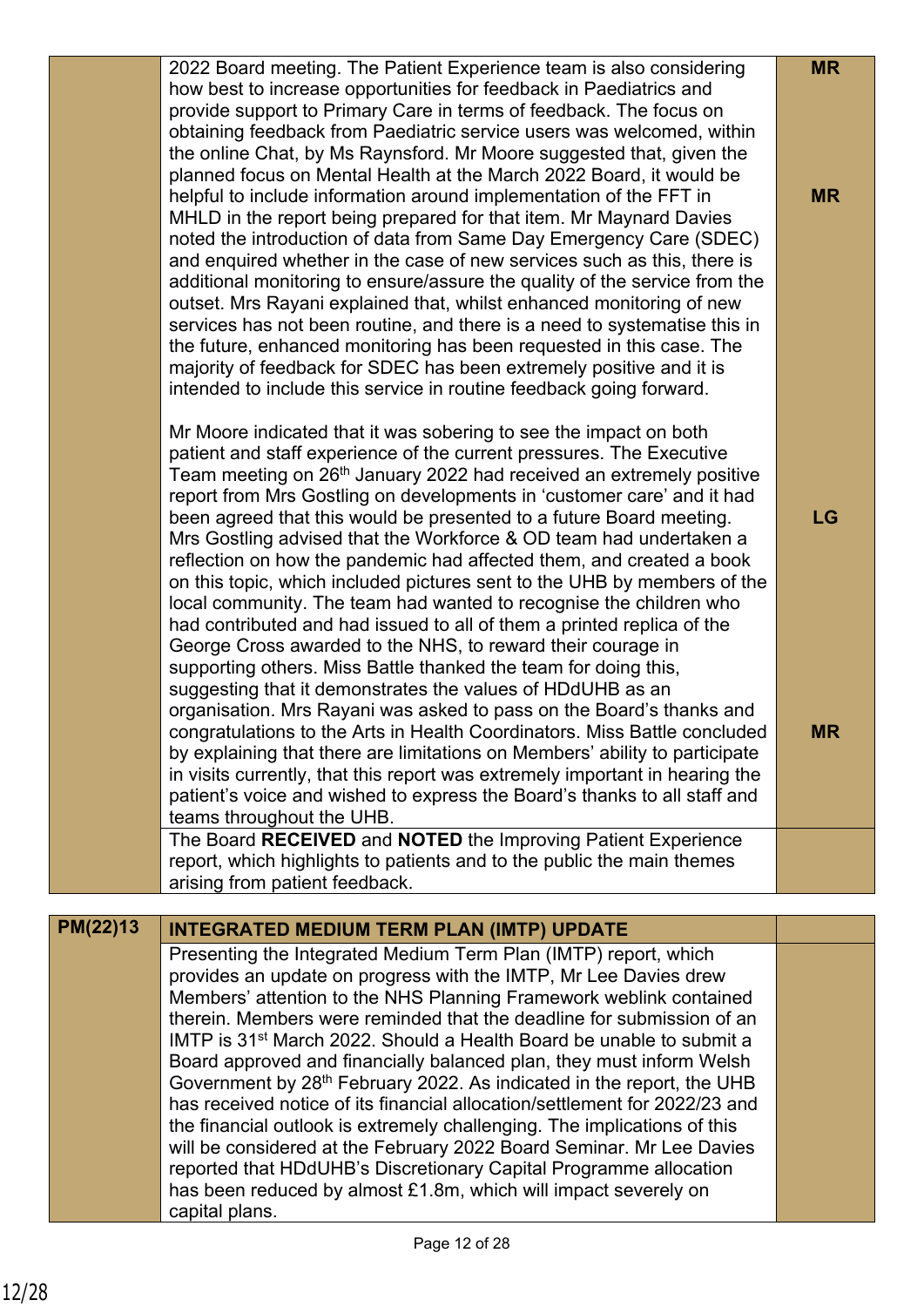Mrs Hardisty expressed concern regarding the reduction in Discretionary Capital funding. Focusing on Strategic Objective 4, and the proposed new planning objective around evaluation of the Transformation Fund projects, Mrs Hardisty noted that this will be required for the RPB and yet the planning objective as it stands does not encompass the fact that UHB partners will need to be engaged in this evaluation/review. It was suggested that this should be made explicit. Ms Jill Paterson explained that this is a revision of the original planning objective. Since entering into the Transformation Fund system 5 years ago, the UHB has had concerns regarding 'legacy costs'. Whilst the necessary assurance processes have been put in place, it is correct to note that this is a regional funding arrangement which is agreed via discussions within the regional Integrated Executive Group (IEG). Ms Paterson assured Members that she is liaising regularly with the IEG. The new Programme Director is establishing a working group and will look to evaluate all Transformation Fund plans, together with Integrated Care Fund (ICF) arrangements. The most recent allocation is almost the same as previous amounts; however, it should not be assumed that all projects will continue as before.

Ms Paterson suggested that the wording reflects the fact that the UHB is not able to hold the RPB or IEG to account through this planning objective. It is anticipated, however, that the UHB will participate in the review of these funding arrangements and will act as host organisation for this fund. Members were assured that arrangements are firmly in place and discussions are taking place on a weekly basis. Mrs Hardisty noted that this topic is also covered as part of the Statutory Partnerships Update report, whilst suggesting that – due to the potential financial impact on the UHB – it may require further discussion at the Sustainable Resources Committee (SRC). Ms Paterson agreed that the UHB should ensure the required level of scrutiny via its own processes; however, emphasised that outcomes are as important as resource and that the UHB should ensure these arrangements deliver the desired outcomes for its local population, in line with UHB strategy. Within the online Chat, Mr Huw Thomas highlighted that the new Integration Fund will be slightly smaller (c£0.4m) than the current available combination of ICF and Transformation Fund. That said, the placing of this regional funding onto a new, sustainable long-term basis is welcomed. Mr Huw Thomas added that the host organisation issue is important for the UHB to consider in due course; and the appropriate audit, governance and scrutiny arrangements will need to be put in place.

In terms of the new and revised planning objectives, Professor Gammon suggested that the Workforce & OD team should be applauded for their ambition, whilst expressing concern around the challenges involved in delivering inter-professional and multi-professional education. Escalation of the UHB's integrated apprenticeships is also mentioned, with a number of organisations having attempted to introduce these unsuccessfully. Professor Gammon requested assurance that the organisation is clear in terms of inter-professional education plans and what these entail. Also, with a proposed escalation of both integrated apprenticeship and commissioned student numbers, that appropriate placement capacity plans are in place, with sufficient placements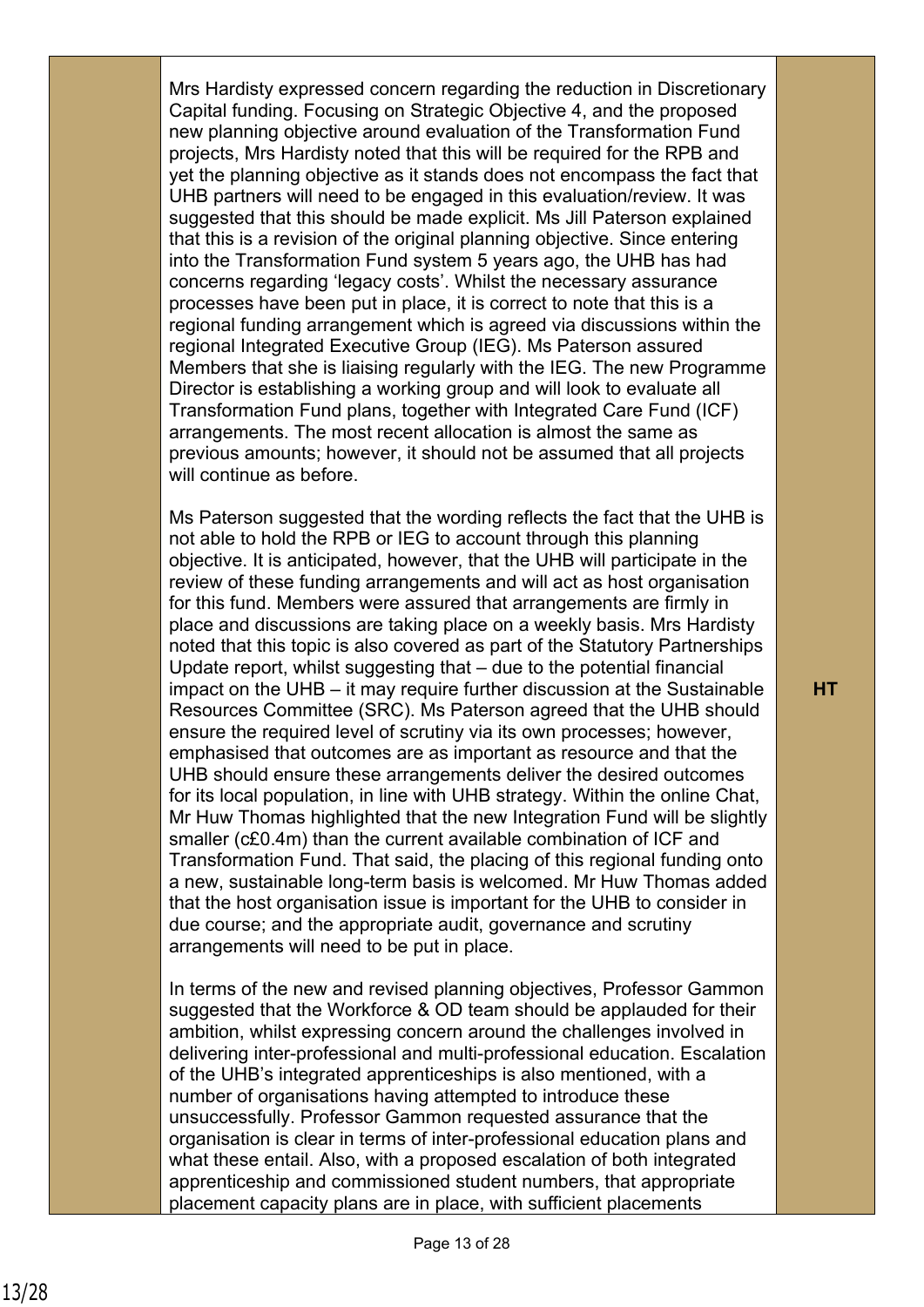identified within both the UHB and partner organisations. Mrs Gostling agreed that the objectives are ambitious, whilst emphasising that they have been discussed at length within the Workforce & OD team and that there is a commitment and appetite to achieve them. It should be noted that delivery of certain elements is outside the gift of the UHB; the organisation is, however, working closely with bodies such as HEIW.

Mrs Gostling emphasised that both education and research are key in terms of workforce. In terms of capacity plans, it will be necessary to 'look outside' where the UHB has current placements. There is a Regional Board meeting later today regarding progress on a joint approach; Mrs Gostling was confident that the UHB and Local Authority partners will be in a position to offer suitable placements. Whilst welcoming this information, Professor Gammon enquired whether there is confidence around the existence of a sustainable financial model to support these plans. Mrs Gostling acknowledged that details will need to be worked through and reported to Executive Team and the Board; however, the discussions to date with HEIW have been positive. Within the online Chat, there was a great deal of support for the proposals around workforce; Professor Gammon suggested that the best way to effectively deliver these planning objectives is to recognise and invest in UHB staff and their development.

Mr Huw Thomas noted the need to recognise long-term workforce challenges and the need to consider how the UHB prioritises investment in staff development as part of its internal strategy. Mr Huw Thomas was, however, able to offer some assurance in terms of the global financial settlement from Welsh Government, in that this includes a continuation of the uplift into HEIW (the third year of growth in allocation). This reflects a national recognition around the need for a sustainable model for training and developing the future health and care workforce. Mr Hearty suggested that, regarding those planning objectives which involve others, it would be helpful to receive assurances that the relevant partners/stakeholders are aware of and 'signed up' to the objectives. Mr Moore assured Members that the UHB's statutory partners are fully informed. Clear arrangements exist with statutory partners – for example the IEG mentioned earlier – which will need to be utilised going forward for 'business as usual'. A Regional Recovery Group is also in place. Mr Moore suggested that the establishment of clear planning objectives puts the organisation in a strong position for discussions with partners, whilst accepting the need to engage constructively with them.

Mr Weir emphasised the importance of recognising that not all planning objectives require additional resource. Some will help to make economies/efficiencies or offer other benefits, such as those associated with digital innovation, the local economy and carbon management. It was suggested that discussions at Board Seminar should focus on those which perhaps should be accelerated in particular. Mr Moore reminded Members that there will be significant challenges associated with next year's funding settlement, whilst agreeing that certain objectives are cost-neutral and/or create benefits. It should also be recognised that securing the necessary staff to deliver objectives may be more of a limiting factor than cost. Returning to an earlier topic, Mr Moore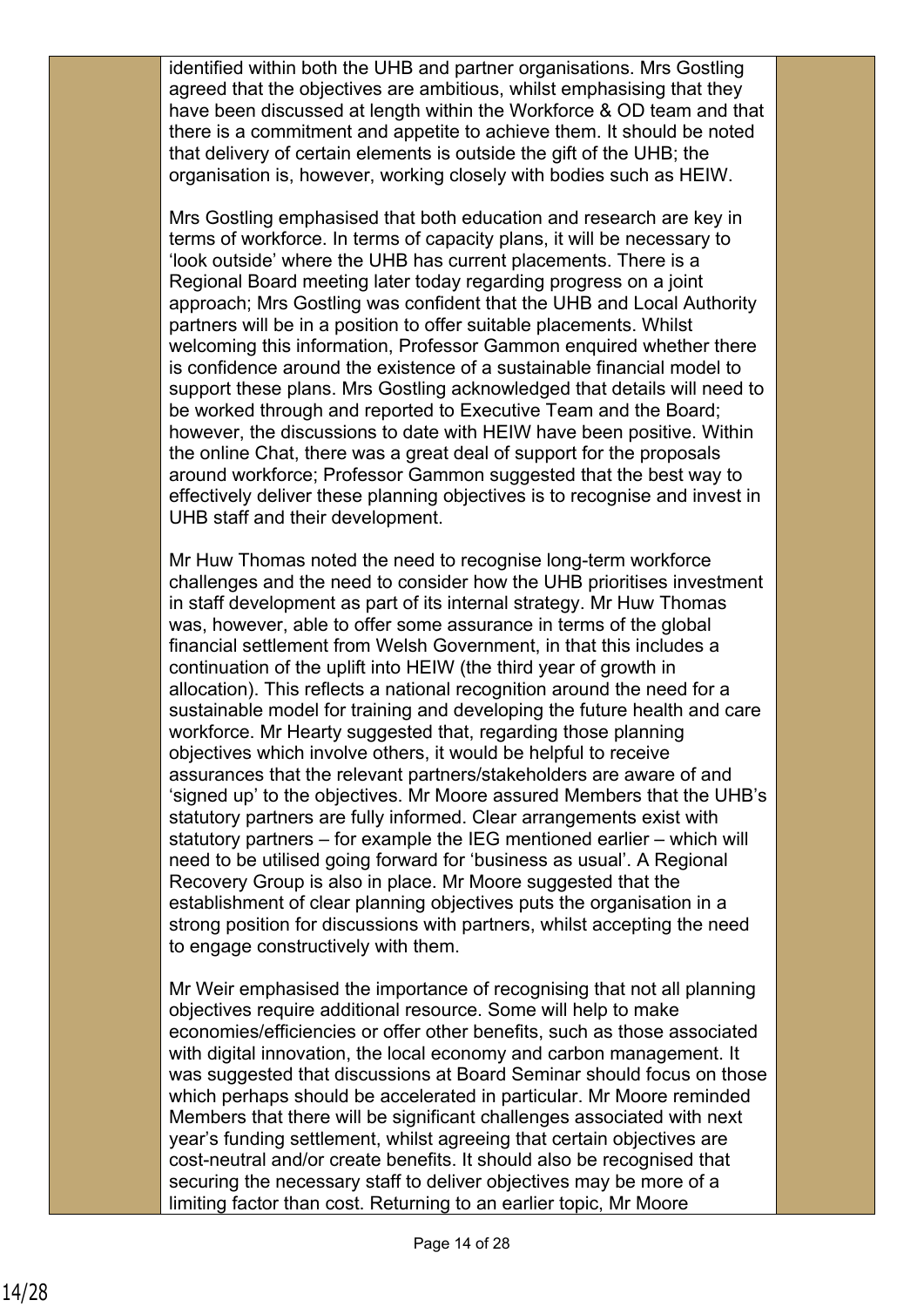|          | suggested that it is difficult to judge how to 'pitch' ambition. The UHB                                                                        |  |
|----------|-------------------------------------------------------------------------------------------------------------------------------------------------|--|
|          | had achieved much more than, perhaps, might have been expected                                                                                  |  |
|          | during the COVID-19 pandemic and, in view of this, it feels correct to                                                                          |  |
|          | retain and increase momentum. The organisation also needs to consider<br>how it learns and re-evaluates on a continuous basis. Mr Moore advised |  |
|          | that he will be meeting individually with each Executive Director between                                                                       |  |
|          | now and the end of February 2022 to examine all of their planning                                                                               |  |
|          | objectives in detail. Miss Battle thanked those involved in developing the                                                                      |  |
|          | IMTP and Planning Objectives for the clarity, discipline and ambition this                                                                      |  |
|          | provides.                                                                                                                                       |  |
|          | The Board APPROVED the Planning Objectives for 2022/23, and                                                                                     |  |
|          | NOTED the ongoing process in regards to the development of an IMTP                                                                              |  |
|          | for 2022/25.                                                                                                                                    |  |
|          |                                                                                                                                                 |  |
| PM(22)14 | <b>IMPLEMENTING THE HEALTHIER MID AND WEST WALES</b>                                                                                            |  |
|          | <b>STRATEGY - PROGRAMME BUSINESS CASE</b>                                                                                                       |  |
|          | Mr Paul Williams joined the Board meeting.                                                                                                      |  |
|          |                                                                                                                                                 |  |
|          | Mr Lee Davies introduced the Implementing the Healthier Mid and West                                                                            |  |
|          | Wales Strategy - Programme Business Case report, which represents a                                                                             |  |
|          | critical milestone in HDdUHB's strategic journey. The report seeks                                                                              |  |
|          | Board approval for submission of the Programme Business Case (PBC)                                                                              |  |
|          | to Welsh Government. Mr Lee Davies welcomed Mr Paul Williams,                                                                                   |  |
|          | Programme Director, and thanked him and his team for their                                                                                      |  |
|          | commitment, professionalism and expertise in preparing the PBC for                                                                              |  |
|          | consideration by the Board. In addition to the information provided for                                                                         |  |
|          | Members to digest and examine, the following key points were                                                                                    |  |
|          | highlighted:                                                                                                                                    |  |
|          | The PBC remains aligned to the Health & Care Strategy agreed in<br>$\bullet$                                                                    |  |
|          | 2018, including the principles and design assumptions; and the                                                                                  |  |
|          | configuration of services described is consistent with that strategy                                                                            |  |
|          | The case for change sets out the challenges and opportunities which                                                                             |  |
|          | led the organisation to develop the Strategy. These included:                                                                                   |  |
|          | limitations of the current service configuration<br>$\circ$                                                                                     |  |
|          | fragility of services<br>$\circ$                                                                                                                |  |
|          | the UHB's aging buildings and estate<br>$\circ$                                                                                                 |  |
|          | opportunities to make greater use of technology<br>$\circ$                                                                                      |  |
|          | opportunities to decarbonise activities<br>$\circ$                                                                                              |  |
|          | aspiration to provide services closer to home<br>$\circ$                                                                                        |  |
|          | The UHB's experience during the COVID-19 pandemic has<br>$\bullet$                                                                              |  |
|          | reinforced these principles and indeed accelerated certain changes                                                                              |  |
|          | The PBC sets out a number of alternative implementation plans;<br>$\bullet$                                                                     |  |
|          | within these, the organisation aspires to deliver the new and                                                                                   |  |
|          | improved facilities at the earliest opportunity possible. The intention                                                                         |  |
|          | is, therefore, to deliver the new Urgent & Planned Care Hospital, the                                                                           |  |
|          | Community Hubs and the repurposed Glangwili and Withybush                                                                                       |  |
|          | <b>General Hospitals concurrently</b>                                                                                                           |  |
|          | It should be noted that this plan does involve additional risks and is<br>٠                                                                     |  |
|          | more resource-intensive and is, as such, subject to discussion with                                                                             |  |
|          | <b>Welsh Government</b>                                                                                                                         |  |
|          | In terms of affordability of the programme and alignment to the<br>٠                                                                            |  |
|          | UHB's financial 'roadmap', it is recognised that any new, larger                                                                                |  |
|          | facility will inevitably incur additional costs, although these will be                                                                         |  |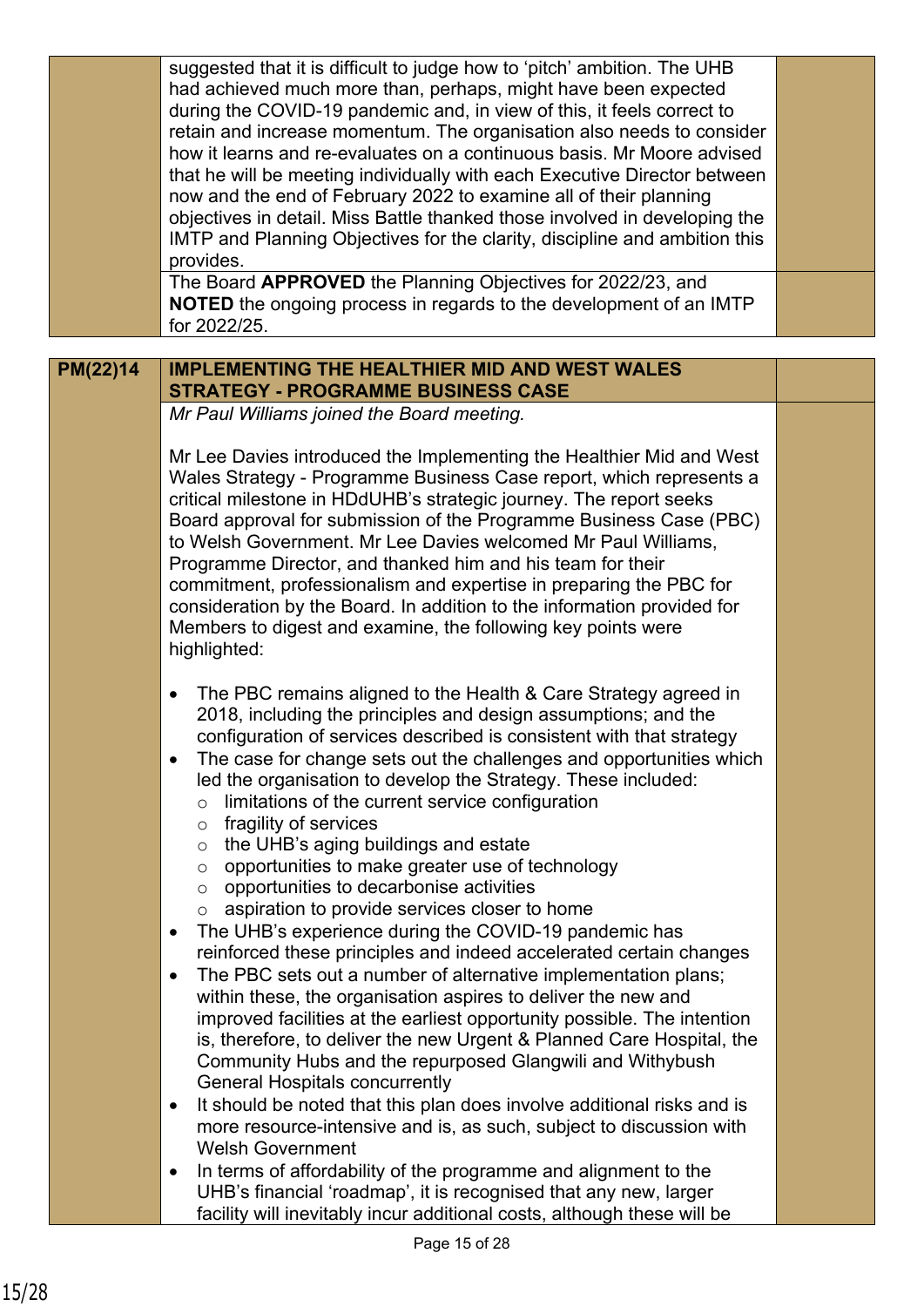offset against savings/efficiencies generated by consolidation of services

- In the first instance, a high-level assessment has been conducted; as the PBC process progresses, it will be possible to test the detail further by means of service-level planning
- Projecting 10 years into the future is, obviously, challenging and external assurance around this has been sought
- The report also presents an update on the land identification process, the impact of transport considerations and the commitment to continued public engagement
- Letters of support have been requested from partner organisations across the region, with a number already received
- The PBC has been presented to a number of groups, including the CHC, and comments from stakeholders will be incorporated into the final version submitted to Welsh Government.

Mr Moore was delighted to receive this report and the associated PBC, reiterating that it represents a significant milestone. The PBC reflects the journey taken by the organisation to invest in its staff and leadership, engage with the public around services, and conduct an open consultation following a robust process to examine how the issues of healthcare delivery in west Wales might be resolved. Given the experience of the last two years in particular, the PBC offers hope to those staff who have been working in unacceptable accommodation and conditions; and to the population that (acknowledging the concerns which exist) services will be provided locally where possible and there will be quick access to urgent care when required. Members heard that an informal meeting had taken place with Welsh Government on 26<sup>th</sup> January 2022; whilst a number of challenges had been raised, it had been extremely positive. Welsh Government had expressed that the UHB's Strategy represents the clearest and most competent solution to the healthcare delivery issues which have existed in west Wales for decades. Mr Moore was of the opinion that west Wales is deserving of this type of investment. Whilst it is vital to set ambitious deadlines to aim for, there are various unknowns that the organisation will need to work through and there will, no doubt, be unforeseeable issues which may impact on timescales. Miss Battle wished to commend Mr Moore and the former Chair, Mrs Bernardine Rees, for laying the foundations of the PBC by developing the Health & Care Strategy.

Mrs Hardisty shared the view that west Wales deserves this level of investment and thanked Mr Lee Davies and his team for their efforts. Whilst recognising that the proposals are not universally accepted, it should be recognised that the proposals and their rationale are clearly stated. Mrs Hardisty recalled the convincing address Board had received in 2018 from a wide range of clinicians, all presenting the case for change, which had demonstrated the level of engagement among staff. It was suggested that, if possible, the commitment and passion expressed during this presentation should be communicated in the submission to Welsh Government. Mrs Hardisty emphasised that UHB staff have been through a great deal in the intervening period, and it would be appropriate to make clear that their views have not been forgotten. The stated commitment to engage with public and stakeholders was welcomed; and the importance of this should not be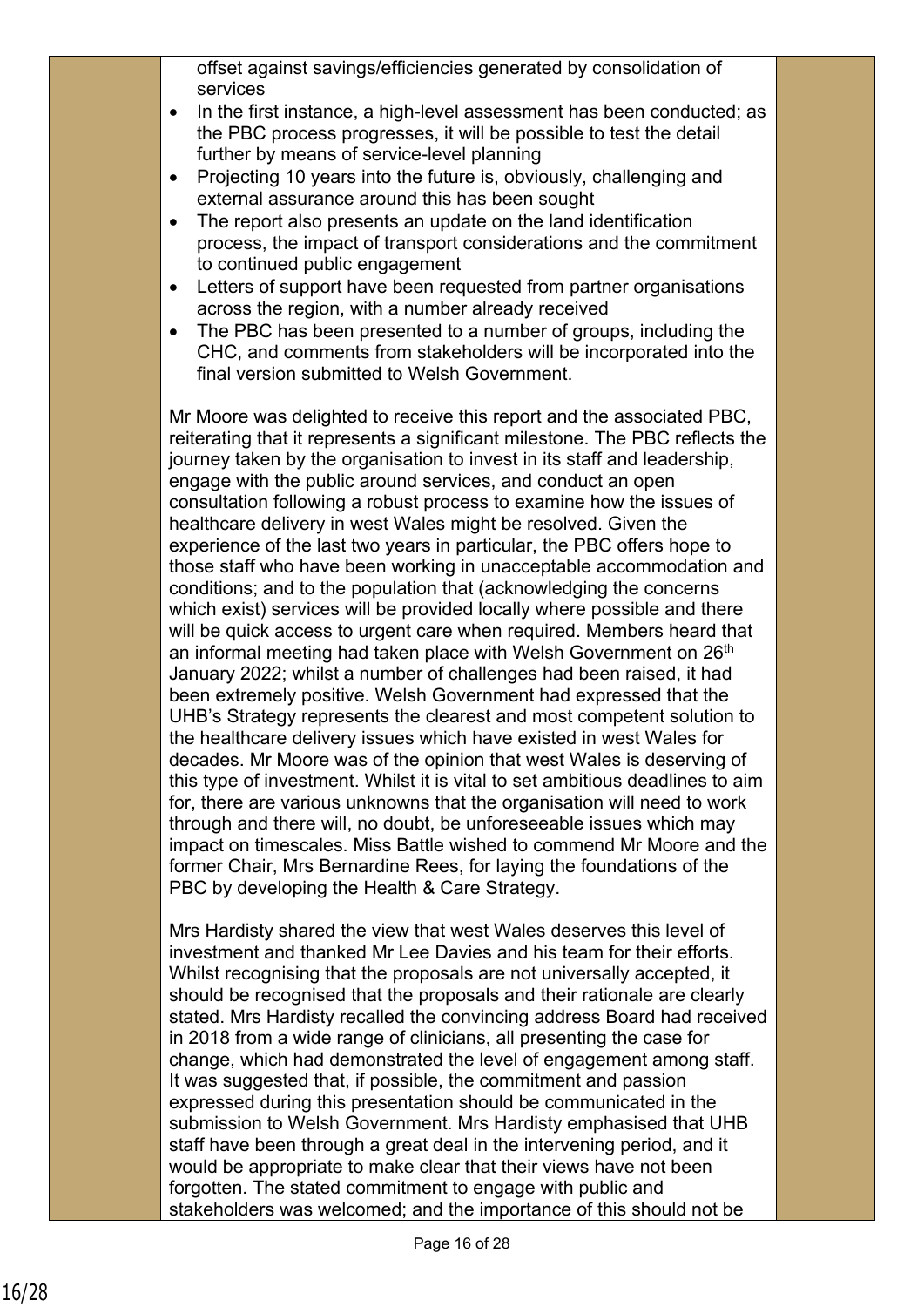underestimated. Members heard that, in other regions, changes to/new services may not be as well communicated to the public, and Mrs Hardisty welcomed HDdUHB's open and transparent approach. Within the online Chat, other Members echoed Mrs Hardisty's comments, agreeing that the address in 2018 had been a strong, clinically-led presentation and that the clinicians' passion and commitment had been evident. Ms Shakeshaft recalled how impressed she had been when she joined the organisation, in relation to both the level of clinical support and the amount of public engagement.

Professor Kloer also thanked and congratulated the Planning team, expressed his delight at reaching this stage in the process and looked forward to further engagement with staff and the general public. Whilst agreeing that the timescales are challenging, Members were reminded that the drivers for change behind the Health & Care Strategy still exist, and are perhaps even more amplified. In view of this, some might suggest that the timelines are not challenging enough. Professor Kloer felt that there is a need to profile the UHB's ambition around research innovation and health education more robustly within the PBC, recognising the impact of this on quality of care and ability to recruit and retain staff. This comment was supported by Professor Gammon, within the online Chat. Adding her thanks, and echoing statements around the need for this type of investment in west Wales, Ms Raynsford focused on the issue of public engagement. Assurance was requested that there will be adequate engagement with the future population. Mr Lee Davies emphasised that this was a plan for the next 30-50 years, meaning that those with the 'biggest stake' in it are the young people of today. As such, the UHB needs to ensure that it is engaging with this group as much as possible and will be seeking to do so. It is also important for the organisation to reflect on how it listens to generations not born yet – in terms of considering its impact on the environment, planet and green health, etc. The Strategy and PBC is for both current and future generations.

Cllr. John commended this comprehensive and impressive piece of work and welcomed the open and honest approach. It is clear that the current healthcare delivery model is not sustainable; the clinical case for change is overwhelmingly proved; as is the need to address HDdUHB's aged estate; as is the need to concentrate the scarce clinical resource and expertise in a new 'state of the art' hospital. Until now, understandably, the modelling has focused on hospital activities. The design assumptions, or 'ambitious targets' such as hospital discharges, reductions in A&E attendance and shift to community provision will require a significant investment in community services. Cllr. John suggested that an increased public awareness around this aspect of the Strategy will assist. Whilst agreeing that the suggested timelines are ambitious, these were welcomed. Mr Iwan Thomas echoed the views of other Members and thanked Mr Lee Davies, Mr Paul Williams and their team. The PBC represents a huge opportunity for the Hywel Dda region, with obvious benefits for both patients and staff. However, Mr Iwan Thomas also welcomed its implications in terms of the local economy, environment and education. The UHB's partners, including further education and higher education partners, will be crucial. There is a need for sustainable, well-paid employment for local people, and the Strategy/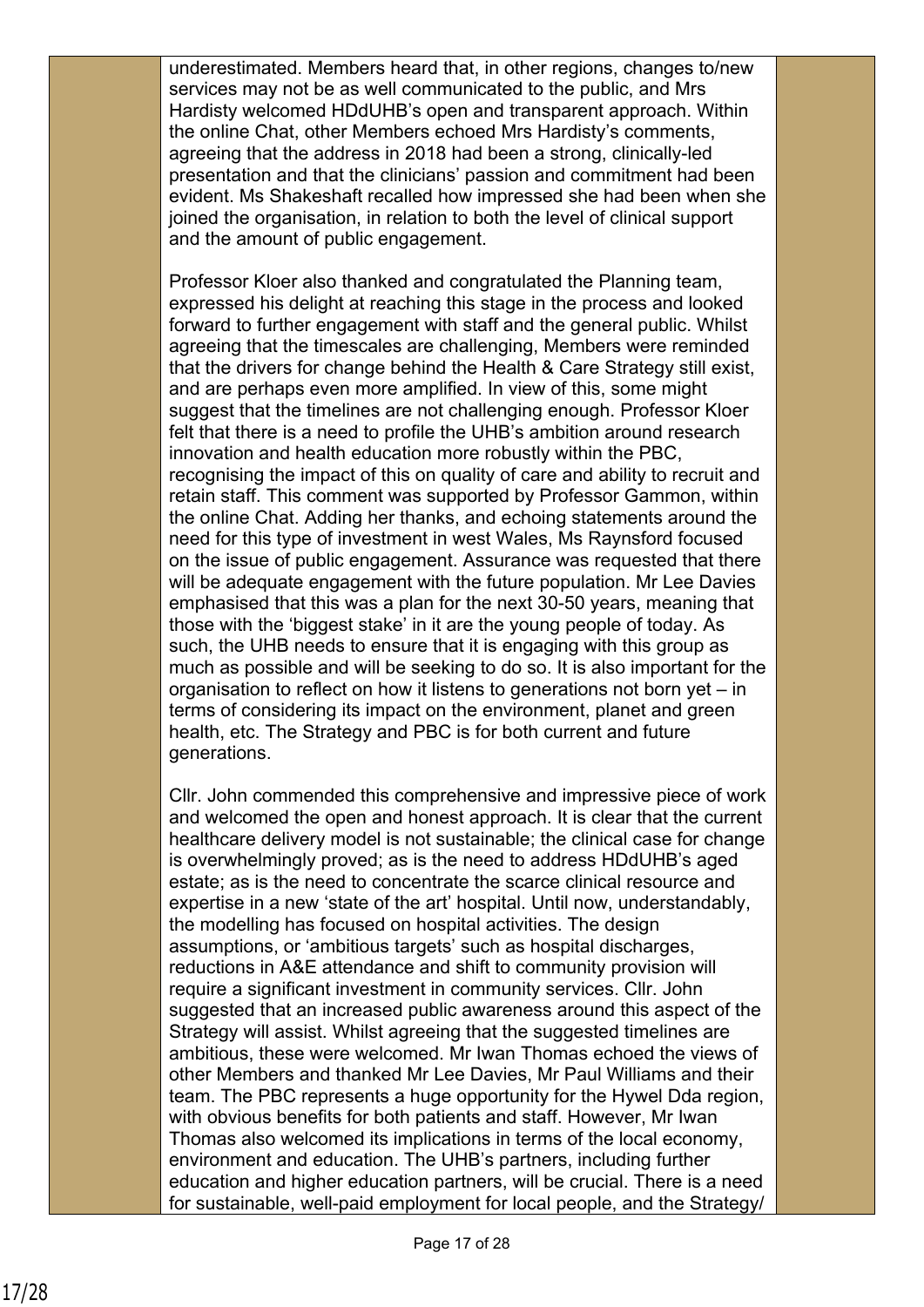PBC offers a potentially significant positive impact for the region in this regard.

Mrs Gostling described two areas of focus in relation to workforce. Whilst the PBC includes high-level indications rather than a detailed workforce plan, consideration is being given to the UHB's future workforce, both hospital and community based. Future labour markets are also being examined and discussions are ongoing with local education providers. The organisation is also considering potential predictions in terms of its current workforce. Secondly, conversations are taking place with the UHB's Estates and Engineering departments, linking with local colleges, to explore employing apprentices in the trades, how the necessary support might be put in place to achieve this, and how local businesses might also participate. More generally, the organisation is considering how it works in partnership with local businesses to retain human resources in the local area. Within the online Chat, Ms Raynsford described these initiatives as extremely encouraging, especially in terms of offering young people potential opportunities to remain, live and work in the Hywel Dda region.

Ms Paterson added her thanks to all of those involved in preparing the PBC. Members were reminded that, whilst the public engagement had focused predominantly on acute services, much had been heard around Primary Care and Community services. This demonstrates the importance of local services within communities and the relationship between these. In terms of opportunities, Ms Paterson advised that a Population Needs Assessment is currently being undertaken by the RPB. Also, as part of the national strategic work around Primary Care, there are plans in terms of integrated localities, acceleration of Cluster development and pan-Cluster groups. The latter will bring together various parties, including members of the public, to discuss how the needs of the local population can be met. During the COVID-19 pandemic, people have had to access services differently and Ms Paterson felt that it is important to learn from the experience of the last two years and take opportunities to engage with the local population. Miss Battle welcomed this focus on provision of services closer to home.

Mr Huw Thomas emphasised that the PBC involves a significant capital project and has significant financial implications, suggesting that it is only right to consider whether this is the best use of public funds. Members were assured that the financial element of the PBC has been scrutinised internally by the Finance team and has undergone external scrutiny by PricewaterhouseCoopers (PwC), who concurred with the internal assessment. As mentioned previously, the PBC represents an investment in the delivery of healthcare in west Wales; however, it was emphasised that it also represents a significant investment in the economy of west Wales. It offers an opportunity to consider various factors and, overall, a valuable transformational opportunity. Within the online Chat, Mr Maynard Davies suggested that the PBC clearly sets out the UHB's ambitions to deliver the vision of 'A Healthier Mid and West Wales'. The people of mid and west Wales deserve nothing less, and Mr Maynard Davies expressed his full support for the PBC.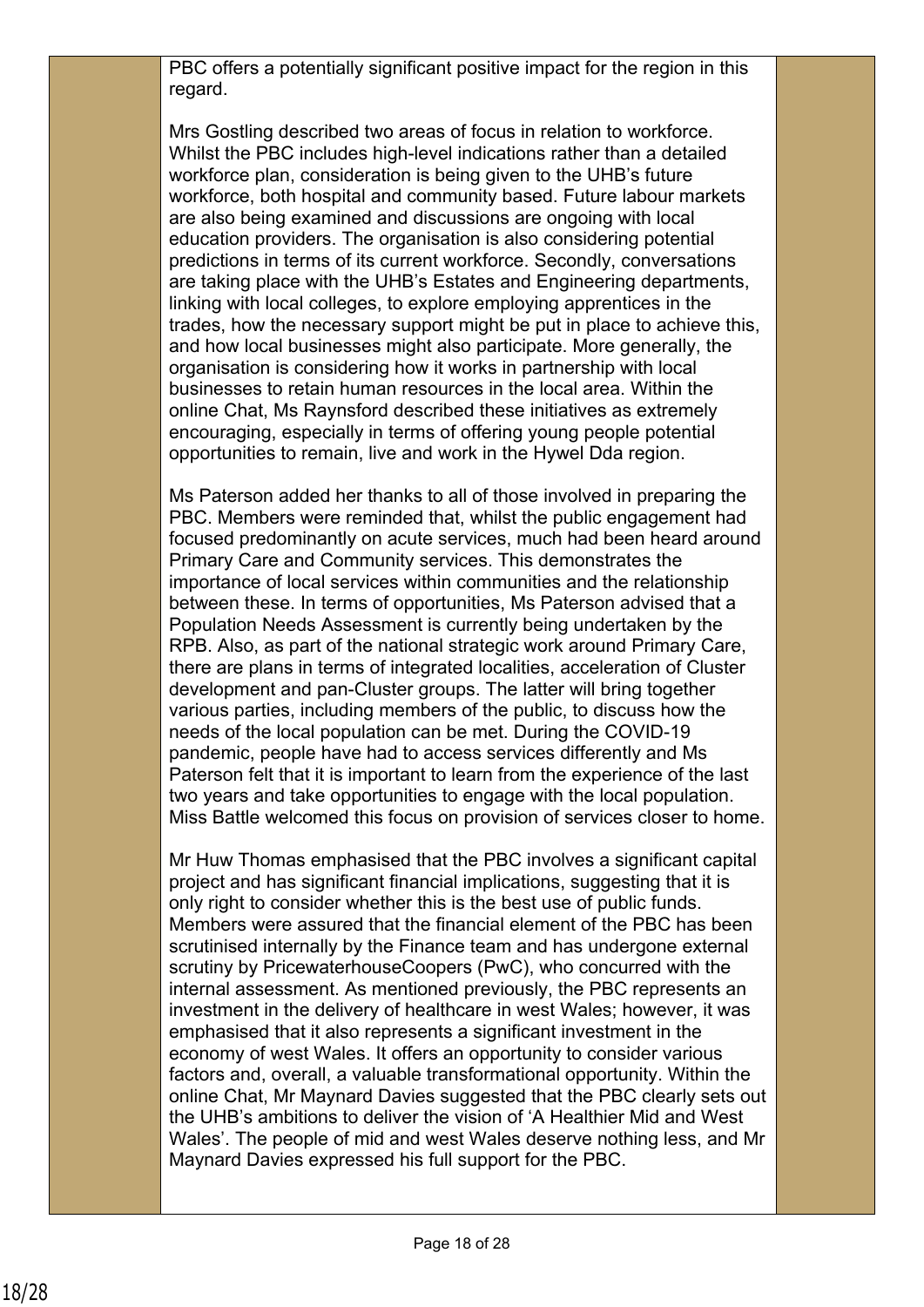|          | Miss Battle summarised by indicating that the PBC:                                                                                                                                                                                                                                                                                                                                                                                                                                                                                                                                                                                                                                                                                                                                                                                           |  |
|----------|----------------------------------------------------------------------------------------------------------------------------------------------------------------------------------------------------------------------------------------------------------------------------------------------------------------------------------------------------------------------------------------------------------------------------------------------------------------------------------------------------------------------------------------------------------------------------------------------------------------------------------------------------------------------------------------------------------------------------------------------------------------------------------------------------------------------------------------------|--|
|          | Offers a 'once in a generation' opportunity<br>Is transformational                                                                                                                                                                                                                                                                                                                                                                                                                                                                                                                                                                                                                                                                                                                                                                           |  |
|          | Gives hope, particularly after the struggles and suffering of the last<br>two years                                                                                                                                                                                                                                                                                                                                                                                                                                                                                                                                                                                                                                                                                                                                                          |  |
|          | Addresses the issue of estate unfit for purpose<br>Is timely and deserved                                                                                                                                                                                                                                                                                                                                                                                                                                                                                                                                                                                                                                                                                                                                                                    |  |
|          | Is a high-level business case, with the commitment to continue<br>engagement with clinicians, staff and the local population                                                                                                                                                                                                                                                                                                                                                                                                                                                                                                                                                                                                                                                                                                                 |  |
|          | Members were reminded that the request is for approval of the high-<br>level business case. Miss Battle assured Members and the public that<br>plans will be communicated in an accessible manner and that additional<br>information in regards to the local economy/supply chain, local<br>employment opportunities, research innovation and health education<br>would be incorporated into the final submission. Miss Battle concluded<br>by thanking everyone involved in progressing the Strategy and PBC to<br>this point; including the former Chair, Mrs Bernadine Rees, Mr Moore,<br>Mr Lee Davies, Mr Paul Williams and his team, the Executive Team,<br>clinicians and other staff and the public. All were assured that the<br>organisation will do all that is possible to secure the investment mid and<br>west Wales deserves. |  |
|          | Mr Williams left the Board meeting.                                                                                                                                                                                                                                                                                                                                                                                                                                                                                                                                                                                                                                                                                                                                                                                                          |  |
|          | Subject to the minor amendments mentioned, the Board APPROVED<br>the Implementing the Healthier Mid and West Wales Strategy<br>Programme Business Case for submission to Welsh Government.                                                                                                                                                                                                                                                                                                                                                                                                                                                                                                                                                                                                                                                   |  |
|          |                                                                                                                                                                                                                                                                                                                                                                                                                                                                                                                                                                                                                                                                                                                                                                                                                                              |  |
| PM(22)15 | <b>ORGAN DONATION ANNUAL REPORT 2020/21</b>                                                                                                                                                                                                                                                                                                                                                                                                                                                                                                                                                                                                                                                                                                                                                                                                  |  |
|          | Mr Carruthers presented the Organ Donation Annual Report 2020/21,<br>suggesting that this is relatively self-explanatory. The report provides an<br>overview of the UHB's performance against the priorities identified last<br>year. There had generally been good progress, with challenges in<br>relation to planned work in ICU and events resulting from the COVID-19<br>pandemic. HDdUHB has made a valuable contribution to the All Wales<br>work and group, and Mr Carruthers thanked Ms Rea John and her<br>colleagues for their continued efforts.                                                                                                                                                                                                                                                                                 |  |
|          | Mrs Hardisty stated that she was pleased to Chair the Organ Donation<br>Group and emphasised that Ms John, Specialist Nurse Organ Donation,<br>has been an excellent asset to the UHB, without whom the organisation<br>would not have made the progress it has. Ms John is moving to a new<br>role within HDdUHB and Mrs Hardisty felt that the Board should formally<br>record its thanks to her for her work in relation to organ donation.                                                                                                                                                                                                                                                                                                                                                                                               |  |
|          | The Board DISCUSSED and NOTED the Health Board's performance<br>against the priorities set for 2020/21 and the action plan for 2021/22 to<br>address shortfalls in performance.                                                                                                                                                                                                                                                                                                                                                                                                                                                                                                                                                                                                                                                              |  |
|          |                                                                                                                                                                                                                                                                                                                                                                                                                                                                                                                                                                                                                                                                                                                                                                                                                                              |  |
| PM(22)16 | OPERATIONAL UPDATE AND PROGRESS REPORT ON THE<br><b>HEALTH BOARD'S ANNUAL RECOVERY PLAN FOR 2020/21</b>                                                                                                                                                                                                                                                                                                                                                                                                                                                                                                                                                                                                                                                                                                                                      |  |
|          | Introducing the Operational Update and Progress Report on the Health<br>Board's Annual Recovery Plan for 2020/21, Mr Moore stated that the                                                                                                                                                                                                                                                                                                                                                                                                                                                                                                                                                                                                                                                                                                   |  |

Page 19 of 28 position has changed since this report was prepared two weeks ago.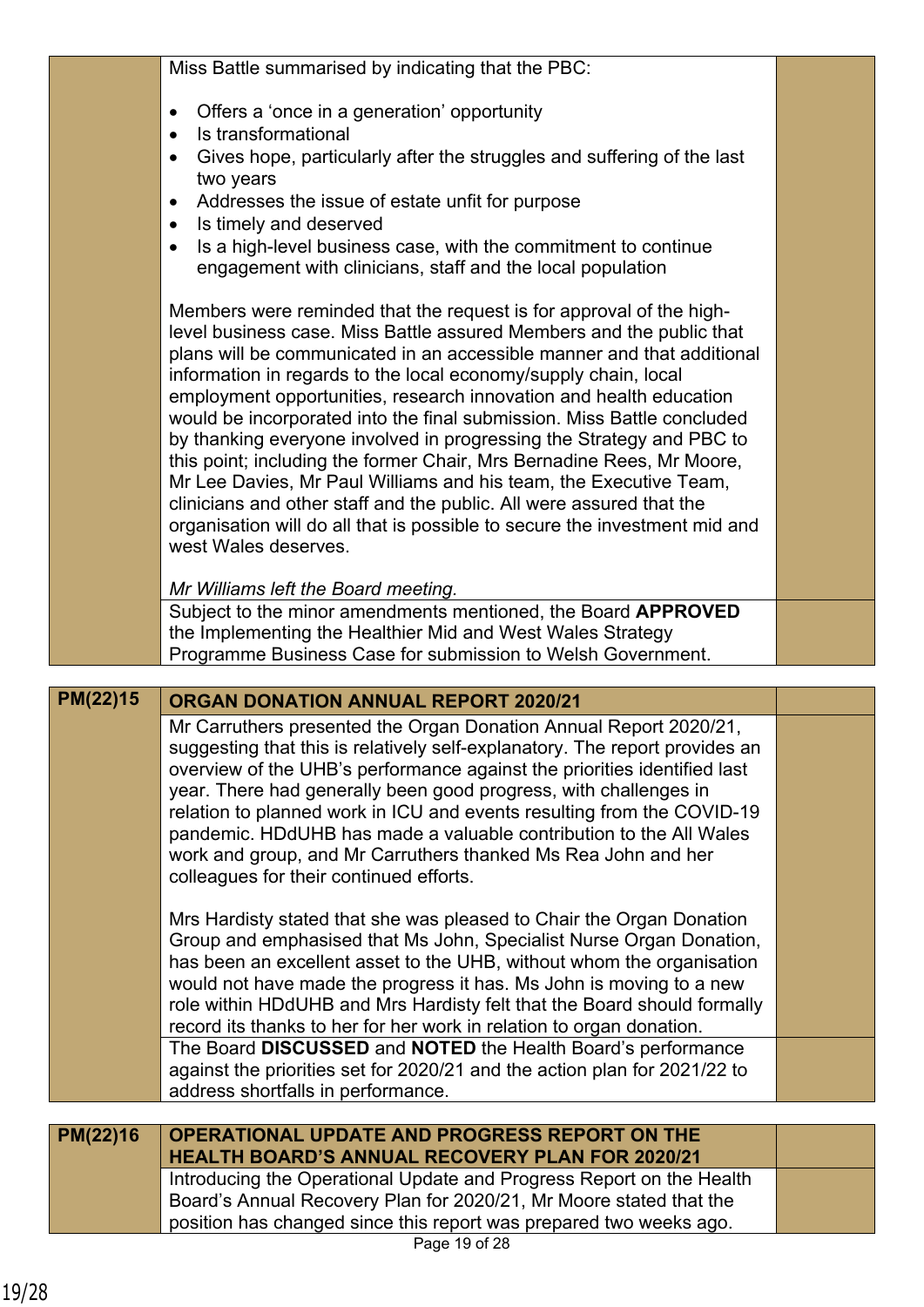The past month has probably been the most dynamic since the advent of COVID-19. Two months ago, the Omicron variant was unknown. The infection rates detailed within the report are alarmingly high, reaching almost 2,000 per 100,000 population, which demonstrates the impact of Omicron. Hospitalisation rates peaked at approximately 150/160, similar levels to those seen in October 2021 and around half of that seen during last winter. Mr Moore suggested that the latter reflects the positive impact of the vaccination programme. In line with modelling, a rapid decline in infection rates has been seen, with the latest figures showing an infection rate of 460 per 100,000 population and a positivity rate of 31%, compared to 47% detailed in the report. The position in HDdUHB now appears to be stabilising and returning to levels seen before Omicron, with hospitalisation rates down to 110/120 and no COVID-19 patients in ICU for the first time since August 2021. Staff sickness rates remain of concern and are currently at 8.9%; whilst higher than a normal winter, this is reduced from peak levels. The Workforce team is collecting data on staff absence rates four times per day. The UHB had been required to make a number of recent decisions based on concerns regarding the impact of Omicron on staffing in particular. It had utilised the existing Welsh Government Choices Framework to stand down certain services and these are detailed within the report. It had always been hoped that these measures would be short-lived and Mr Moore was pleased to advise that this appeared to be the case. Mr Moore concluded his report by drawing Members' attention to the Gold Command Group decisions requiring ratification.

Describing the latest position, Mr Carruthers explained that in response to the forecast pressures and anticipated staff absence rates, certain elective services had been stood down to manage the demand being seen and gaps in staffing elsewhere. During the week commencing 17<sup>th</sup> January 2022, the decision had been made to reinstate all Outpatient clinics, which had run as normal this week. Mr Carruthers apologised to all the patients who had been affected and advised that patients who have had appointments deferred will have these re-booked by 7/8<sup>th</sup> February 2022. The Endoscopy service has been particularly challenged; however, the staffing position has significantly improved and patient appointments have been re-booked. The UHB is in the process of re-establishing the surgical pathway for cancer patients at Bronglais General Hospital, which should be operational by 4<sup>th</sup> February 2022. There is now a focus on reinstating other services, for example reestablishing the Orthopaedic Inpatient Operating capacity at Prince Philip Hospital, by the end of February 2022. This also coincides with capital works at Withybush General Hospital to reinstate surgical activity there by the same timescale. Whilst agreeing that the position of no COVID-19 patients in ICU represented a significant milestone, Mr Carruthers cautioned that the very nature of the virus means that this will not remain the case and that other patients will require intensive care. It should be noted, however, that fewer patients on the Respiratory wards are requiring high-flow oxygen.

Miss Battle added her apologies to all patients who have been affected, and enquired how information regarding the reinstatement of services is being communicated to the public, emphasising the importance of demonstrating recovery. Mr Carruthers agreed that a more targeted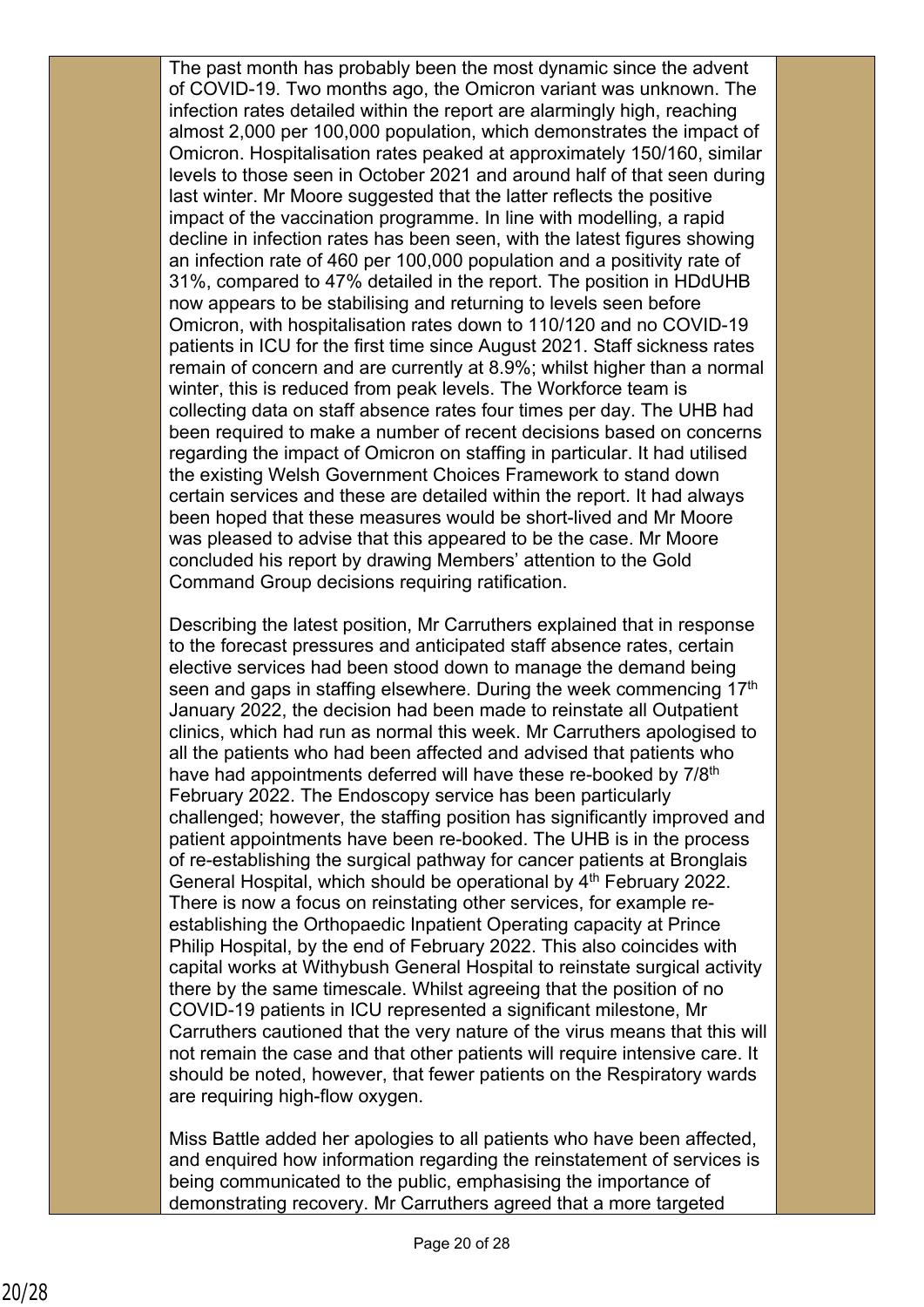|          | approach to communicating this information could be considered. It was<br>noted, however, that there needs to be a 'balance', due to the potential<br>risk of change to the improving position. Mr Moore advised that the UHB<br>has appointed a new Communications Director and that he would be<br>discussing forward plans with her imminently. Within the online Chat,<br>Professor Gammon noted that the waiting times in the Integrated<br>Performance Assurance Report are extremely concerning, and<br>suggested that the public need to be made aware of the UHB's strategy<br>for addressing this issue. To add clarity around COVID-19 infection/<br>prevalence rates, Ms Shakeshaft explained that the figures quoted<br>comprise only positive cases identified by PCR (Polymerase Chain<br>Reaction) test. Members were reminded that there has been a recent<br>change in Welsh Government policy, whereby a PCR test is no longer<br>required following a positive LFD (Lateral Flow Device) test. This has led<br>to a rapid drop in reported cases and thence prevalence rates; local<br>intelligence suggests that figures are likely to be double those reported.<br>Rates are still lower than those prior to Christmas, although there have<br>been a few increases in recent days. Within the online Chat, Ms<br>Raynsford suggested that increases in the community may well be seen<br>in Hywel Dda's tourist areas at half term or subsequently. | <b>AC</b> |
|----------|----------------------------------------------------------------------------------------------------------------------------------------------------------------------------------------------------------------------------------------------------------------------------------------------------------------------------------------------------------------------------------------------------------------------------------------------------------------------------------------------------------------------------------------------------------------------------------------------------------------------------------------------------------------------------------------------------------------------------------------------------------------------------------------------------------------------------------------------------------------------------------------------------------------------------------------------------------------------------------------------------------------------------------------------------------------------------------------------------------------------------------------------------------------------------------------------------------------------------------------------------------------------------------------------------------------------------------------------------------------------------------------------------------------------------------------------------------------------------|-----------|
|          | The Board:<br><b>RATIFIED</b> the Gold Command Group decisions set out within the<br>$\bullet$<br>report;<br><b>NOTED</b> the wider update in relation to our Annual Recovery Plan<br>$\bullet$<br>2021/22 and on-going COVID-19 response.                                                                                                                                                                                                                                                                                                                                                                                                                                                                                                                                                                                                                                                                                                                                                                                                                                                                                                                                                                                                                                                                                                                                                                                                                                 |           |
| PM(22)17 | <b>THREE YEAR DRAFT PLAN FOR CHILDREN'S SERVICES -</b><br><b>PROGRESS REPORT</b>                                                                                                                                                                                                                                                                                                                                                                                                                                                                                                                                                                                                                                                                                                                                                                                                                                                                                                                                                                                                                                                                                                                                                                                                                                                                                                                                                                                           |           |
|          | Mr Carruthers presented the Three Year Draft Plan for Children's<br>Services – Progress Report, which is intended to provide an update on<br>the work of the Children and Young People (CYP) Working Group. This<br>Group has been operating for in excess of a year and includes strong<br>representation from relevant services across the UHB. There is a<br>commitment and enthusiasm among these to make improvements to<br>CYP services. In response to the associated planning objective (5I) a<br>'Plan on a Page' had been developed, although COVID-19 had<br>impacted somewhat on the Group's ability to progress this at pace. A<br>significant number of individuals were involved in preparations for the<br>anticipated Respiratory Syncytial Virus (RSV) surge and others were<br>redeployed as part of the wider COVID-19 response. Milestones and<br>timescales have, therefore, slipped. It was emphasised that the intention<br>of arriving at an agreed set of priorities which will form part of the IMTP<br>remains; and Members heard that the next meeting to consider these in<br>detail is scheduled for 28 <sup>th</sup> January 2022.                                                                                                                                                                                                                                                                                                         |           |
|          | Mr Carruthers stated that he would not wish the slippage mentioned to<br>suggest that no progress had been made. There has been good<br>engagement across services, with an energy and enthusiasm for change<br>as previously described. The key priorities for the IMTP probably would<br>not have been identified without the CYP Working Group; for example<br>the Attention Deficit Hyperactivity Disorder (ADHD) waiting list issue.<br>The Group has also commissioned a review of Child Psychology                                                                                                                                                                                                                                                                                                                                                                                                                                                                                                                                                                                                                                                                                                                                                                                                                                                                                                                                                                  |           |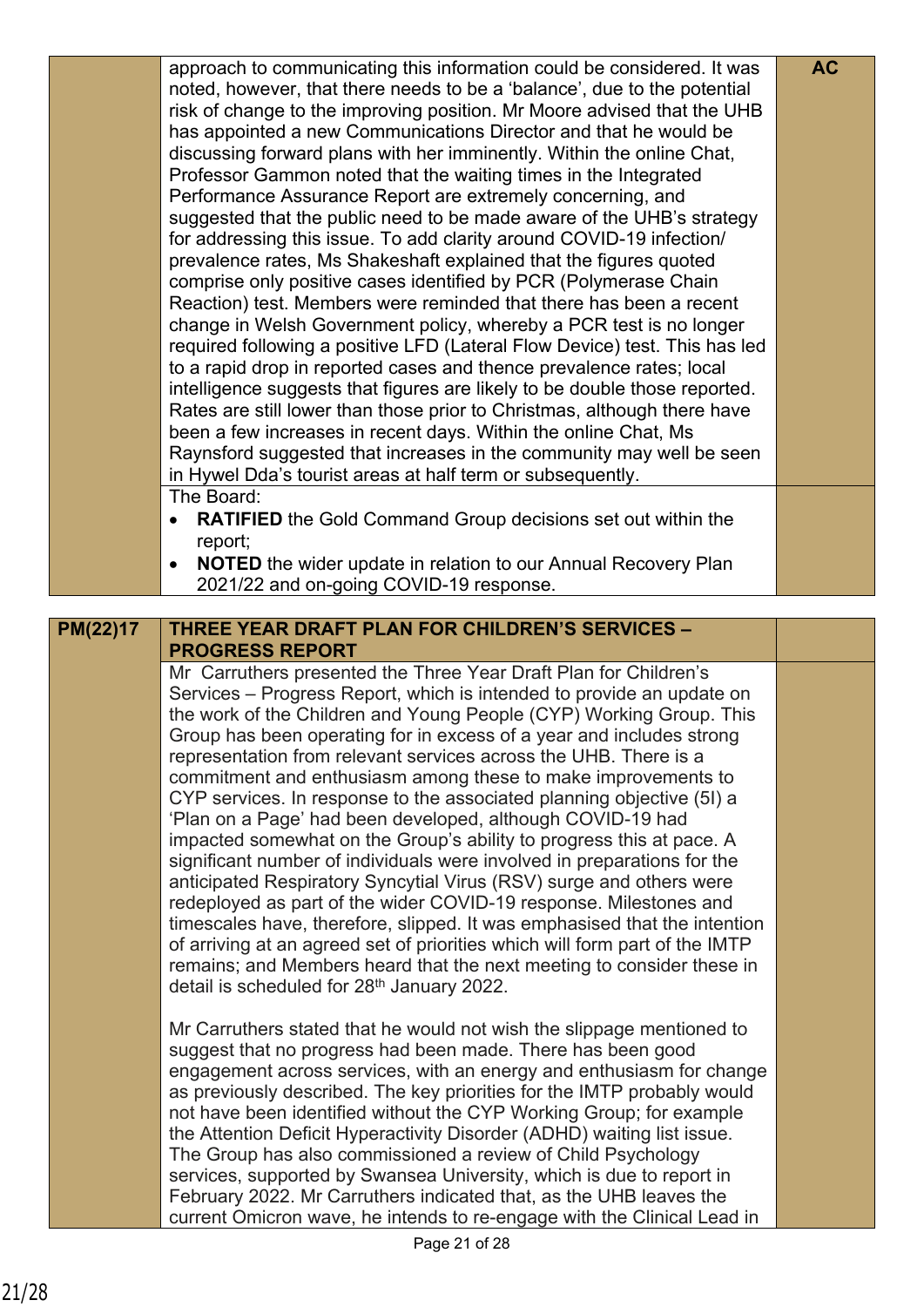Community Paediatrics to discuss undertaking a similar review of Community Paediatric services. Strong links are being developed with other stakeholder groups, including the CYP Voice Group, with a number containing leadership and/or membership from the CYP Working Group. The four key priorities outlined in the report will need to be considered as part of the IMTP and by the Board in terms of the UHB's wider priorities and potential allocation of resources. In summary, Mr Carruthers stated that progress has been made, and was optimistic that it will be possible to present further progress in March 2022 around ambitions for the next three years in terms of service developments.

Ms Raynsford thanked Mr Carruthers for his report, suggesting that her only concern is around pace. Whilst recognising and understanding the reasons for recent slippage, assurances were requested that leadership arrangements are fit for purpose to drive forward the CYP 'agenda'. Ms Raynsford also requested assurance that the actual voice of children and young people will be heard, in addition to that of adults and professionals. In response to the first request, Mr Carruthers emphasised that bringing together all of the relevant services is novel for all of those involved. Informal feedback suggests that this has been welcomed as a positive move. The next stage is to set clear priorities and workstreams, and identify appropriate leads. Mr Carruthers was reluctant to focus too heavily on the organisational structure, which might distract from development of priorities, and hoped that this will emerge organically as work progresses. With regard to Ms Raynsford's second concern, it was suggested that as the perceived list of priorities materialises, these must be 'tested' with children and young people to verify that they are, indeed, the correct priorities.

Mr Moore reported that he and the Service Delivery Manager for Community Paediatrics had attended the Canolfan Plant Sir Gâr Apel Bandi/Carmarthenshire Children's Centre Bandi Appeal AGM on 24<sup>th</sup> January 2022. The significant amount of money raised was welcomed and Mr Moore committed to ensure it is used to provide the best service for the children of Carmarthenshire. Mrs Hardisty reminded Members that she had recently participated in a national virtual event facilitated by the Children's Commissioner, which had included a panel of children and young people. The key messages had been that children and young people want simplicity of access to services. The report presented today demonstrates the complexity of service provision; Mrs Hardisty emphasised that, whilst it may be necessary for this complexity to exist in the background, access must be straightforward for service users. Miss Battle noted that Waiting times for Looked After Children has been raised as a particular challenge by members of the CYP Working Group and requested further clarification. In response, Mr Carruthers assured Members that teams are working with the Safeguarding team to identify all children who fall into this category and are exploring opportunities to expedite any appointments or treatments which may be required. Miss Battle thanked Mr Carruthers and members of the CYP Working Group for their contribution.

### The Board:

**CONSIDERED** the update on the issues identified to date and **ACKNOWLEDGED** the actions already being implemented;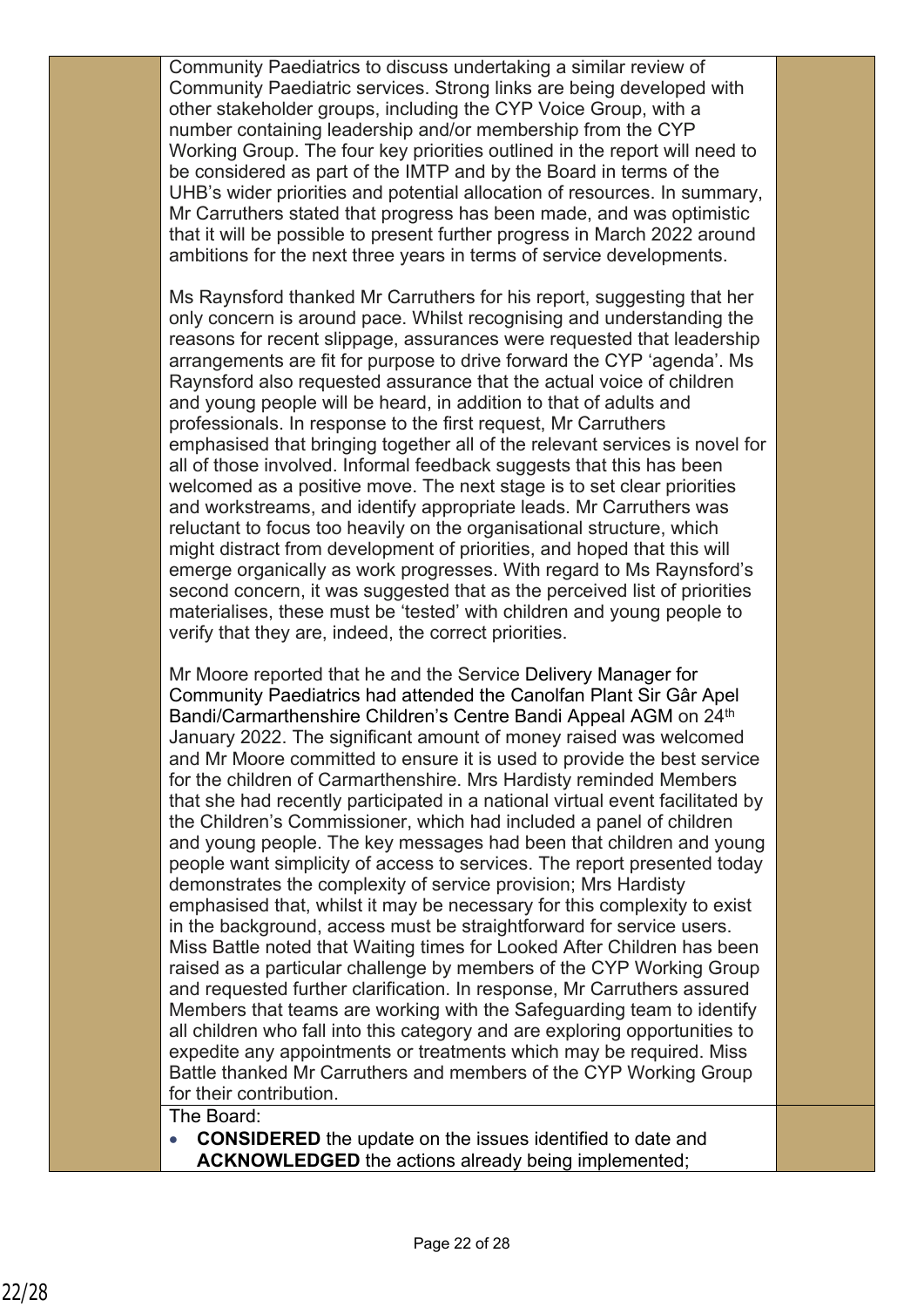**TOOK ASSURANCE** that the Children's and Young People Working Group is working as per the 'Plan on a Page' previously submitted to the Board.

#### **INTEGRATED PERFORMANCE ASSURANCE REPORT – MONTH 9 2021/22 PM(22)18**

Mr Huw Thomas presented the Integrated Performance Assurance Report (IPAR) for Month 9 of 2021/22, noting that various aspects of this have already been discussed. The impact of performance issues on people within Hywel Dda was not underestimated or discounted. Members' attention was drawn to the new data on page 2 of the report, which focuses on the following five key challenges/risks:

- Staff shortages
- Timely discharge
- Increase in demand
- Patient acuity
- Space to treat

Within the online Chat, Mr Huw Thomas recognised that there were two metrics, the presentation of which he had previously been requested to change, around neurodevelopment assessments and psychological therapy waits. The Performance team had explored whether these could be changed; however, as they are part of the national delivery framework and in order to maintain consistency with Welsh Government reporting, the core measure will remain. Mr Huw Thomas has requested that the accompanying narrative reflects the presentation style previously requested.

Ms Lewis welcomed the new information on the five performance drivers as a valuable addition to the report. Professor Gammon thanked Mr Huw Thomas for his report and welcomed the recognition and reiteration of the impact on patients. The report is uncomfortable reading, and it is important to remember that behind the figures are individuals in pain, waiting for services. Professor Gammon suggested that the main concerns for these people will be when they are going to be seen and what the Board is doing to expedite matters. All Health Boards and Trusts are facing similar challenges; however, this information should be communicated to patients, with timescales. Mr Moore explained that the UHB is maintaining contact with individual patients via the waiting list support service work, which is being implemented at pace. In terms of the more widespread reinstatement of services, this will align with the financial settlement from Welsh Government and how it is utilised to support recovery plans going forward. Mr Moore will discuss with the Communications Director how best to communicate this information to the general public. Professor Gammon's concerns were both accepted and shared by Mr Moore.

Building on the earlier apology to those impacted by decisions made in response to the latest Omicron variant, Mr Carruthers wished also to extend this apology to those experiencing extended waits for services, and to those accessing urgent and unscheduled care services. The UHB recognises that waits for ambulance handovers and in A&E departments are unprecedented, and is extremely sorry for the resulting experience.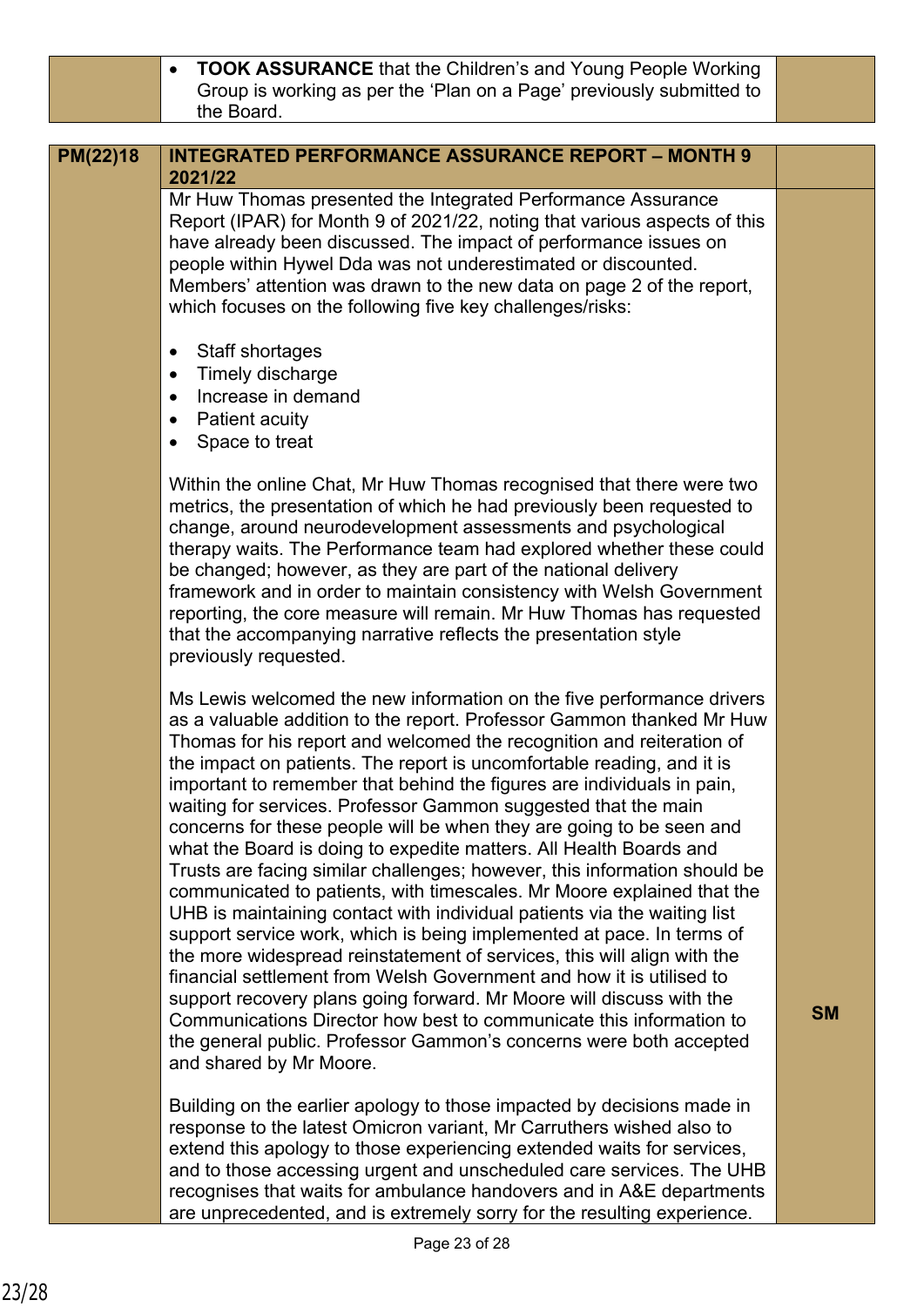| The organisation is not where it would want or would hope to be and          |  |
|------------------------------------------------------------------------------|--|
| hopes that the situation will settle and improve soon. Members heard         |  |
| that there has been improvement work undertaken in a number of               |  |
| clinical environments. Mr Carruthers expressed his gratitude for the         |  |
| patience being shown by the local population. Also, to the UHB's staff,      |  |
| who are doing their best in extremely difficult circumstances, and with      |  |
| sub-optimal staffing levels, particularly during the past few weeks. Within  |  |
| the online Chat, Professor Gammon applauded the commitment and               |  |
| hard work of UHB staff in dealing with this situation. Miss Battle and Mr    |  |
| Moore echoed these views, apologising to patients and recognising the        |  |
| challenges being faced by staff, who are finding it difficult to provide the |  |
| care they would want to patients. It was suggested that it may be            |  |
| appropriate to focus on a few key areas where it may be possible to          |  |
| make rapid improvements. The IMTP will focus on the organisation's           |  |
| recovery and how this is achieved.                                           |  |
| The Board:                                                                   |  |
| CONGIBERED and BICCHCCEB issues stiging from the IDAD                        |  |

- **CONSIDERED** and **DISCUSSED** issues arising from the IPAR Month 9 2021/22;
- **REVIEWED** the proposed interim targets for the new patient experience measures, with no changes required.

# **PM(22)19 FINANCIAL REPORT – MONTH 9 2021/22**

Mr Huw Thomas introduced the Financial Report for Month 9 of 2021/22, advising that the organisation remains on course to deliver its forecast deficit of £25m. The significant amount of recovery work, however, poses a potential risk to the financial outturn, as does the annual leave accrual/liability. Members' attention was drawn to Appendices 3 and 4, which relate to the UHB's request and approval of Strategic Cash Assistance. As mentioned previously, the UHB has received information regarding its financial settlement. In any normal year, the amount allocated would be regarded as a 'healthy uplift'; however, factors such as increased utility costs; non-delivery of savings during the past two years; and expenditure incurred as part of the COVID-19 response becoming seen as 'embedded', making extrication challenging, will all impact on the organisation's finances.

Mr Weir thanked Mr Huw Thomas and his team for the report and for their work. Their reports on the financial position and the assurance these offer are both excellent and consistent; and Mr Weir suggested that the forecast deficit of £25m probably does not reflect the efforts being made in the face of the operational challenges being encountered. The request to Welsh Government for Strategic Cash Assistance was supported by the SRC and is appropriate, as are the proposed changes to the Financial Scheme of Delegation, which were considered and approved by ARAC. In terms of the UHB's ability to make recurrent savings, Mr Weir suggested that it will be vital to consider potential areas of focus and actions required. Mr Huw Thomas agreed that this will present a significant challenge, that choices will need to be made and that the organisation will need to pursue any available savings opportunities. Members were assured that this issue is being discussed by the Executive Team. Consideration will also need to be given to the increase in Social Care funding and whether this will impact positively on performance in, for example, delayed discharge. Ms Paterson highlighted two presentational issues: the Savings section on page 2 of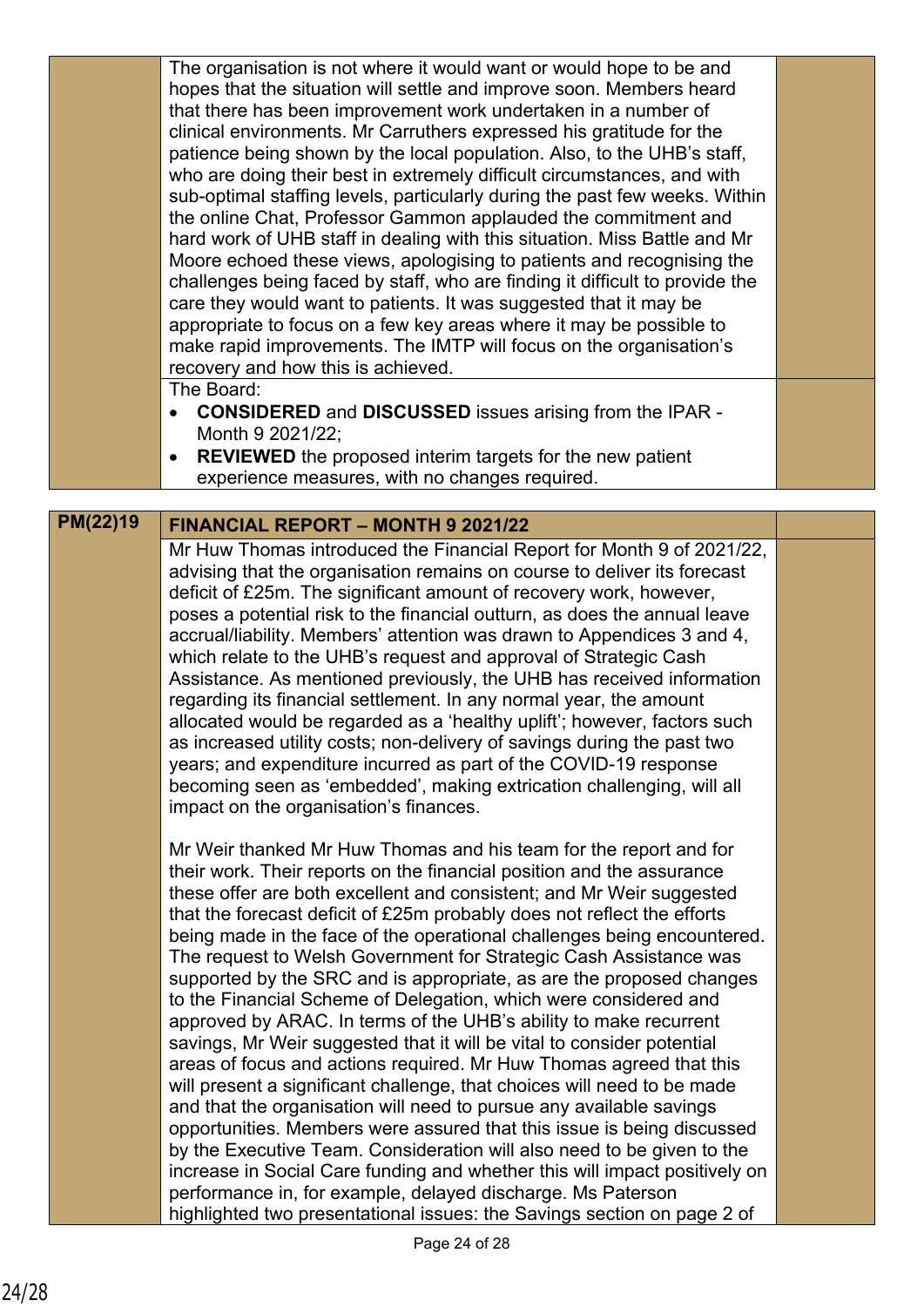|                 | the report mentions a 'lack of access to Primary Care manifesting in<br>A&E attendances', with Members reminded that Primary Care has been<br>available throughout the pandemic. The Revenue Summary on page 6<br>includes the statement 'Costs associated with the COVID-19 Mass<br>vaccination programme offset by slippage in Dental contract<br>performance', with Ms Paterson reminding Members that the UHB has<br>had to pay Dental contractors at 90% of their contract value, regardless<br>of the fact that they have only achieved 40% of their contract<br>performance. The remaining 10% has been invested in urgent dental<br>access. Ms Paterson would seek clarity around these two issues outside<br>the meeting.                                                                                                                                                                                                                                                                                                                                                                                                                                                                                                                                                                                                                                                                                                                                                                                                                                                                                                                                                                                                                    | <b>JP</b> |
|-----------------|-------------------------------------------------------------------------------------------------------------------------------------------------------------------------------------------------------------------------------------------------------------------------------------------------------------------------------------------------------------------------------------------------------------------------------------------------------------------------------------------------------------------------------------------------------------------------------------------------------------------------------------------------------------------------------------------------------------------------------------------------------------------------------------------------------------------------------------------------------------------------------------------------------------------------------------------------------------------------------------------------------------------------------------------------------------------------------------------------------------------------------------------------------------------------------------------------------------------------------------------------------------------------------------------------------------------------------------------------------------------------------------------------------------------------------------------------------------------------------------------------------------------------------------------------------------------------------------------------------------------------------------------------------------------------------------------------------------------------------------------------------|-----------|
|                 | The Board:                                                                                                                                                                                                                                                                                                                                                                                                                                                                                                                                                                                                                                                                                                                                                                                                                                                                                                                                                                                                                                                                                                                                                                                                                                                                                                                                                                                                                                                                                                                                                                                                                                                                                                                                            |           |
|                 | <b>DISCUSSED</b> and <b>NOTED</b> the financial position for Month 9;<br>$\bullet$                                                                                                                                                                                                                                                                                                                                                                                                                                                                                                                                                                                                                                                                                                                                                                                                                                                                                                                                                                                                                                                                                                                                                                                                                                                                                                                                                                                                                                                                                                                                                                                                                                                                    |           |
|                 | <b>RATIFIED</b> the changes to the scheme of delegation approved by the<br>$\bullet$                                                                                                                                                                                                                                                                                                                                                                                                                                                                                                                                                                                                                                                                                                                                                                                                                                                                                                                                                                                                                                                                                                                                                                                                                                                                                                                                                                                                                                                                                                                                                                                                                                                                  |           |
|                 | Audit & Risk Assurance Committee on 14th December 2021;                                                                                                                                                                                                                                                                                                                                                                                                                                                                                                                                                                                                                                                                                                                                                                                                                                                                                                                                                                                                                                                                                                                                                                                                                                                                                                                                                                                                                                                                                                                                                                                                                                                                                               |           |
|                 | <b>RATIFIED</b> the Strategic Cash Request approved by the Sustainable<br>Resources Committee on 21 <sup>st</sup> December 2021.                                                                                                                                                                                                                                                                                                                                                                                                                                                                                                                                                                                                                                                                                                                                                                                                                                                                                                                                                                                                                                                                                                                                                                                                                                                                                                                                                                                                                                                                                                                                                                                                                      |           |
|                 |                                                                                                                                                                                                                                                                                                                                                                                                                                                                                                                                                                                                                                                                                                                                                                                                                                                                                                                                                                                                                                                                                                                                                                                                                                                                                                                                                                                                                                                                                                                                                                                                                                                                                                                                                       |           |
| <b>PM(22)20</b> | USE OF CONSULTANCIES TO SUPPORT THE HEALTH BOARD                                                                                                                                                                                                                                                                                                                                                                                                                                                                                                                                                                                                                                                                                                                                                                                                                                                                                                                                                                                                                                                                                                                                                                                                                                                                                                                                                                                                                                                                                                                                                                                                                                                                                                      |           |
|                 | Introducing the Use of Consultancies to Support the Health Board<br>report, Mr Huw Thomas advised that this brings together a number of<br>proposals to seek external support, to drive forward at pace certain of<br>the organisation's objectives. It is a new departure for the Board to<br>receive these proposals for approval, which rectifies an issue identified<br>by Internal Audit. Mr Huw Thomas outlined the consultancy proposals<br>included in the report, highlighting that - whilst the second and third are<br>significant sums - these are financed via Welsh Government Digital<br>funding.                                                                                                                                                                                                                                                                                                                                                                                                                                                                                                                                                                                                                                                                                                                                                                                                                                                                                                                                                                                                                                                                                                                                      |           |
|                 | Referencing Appendix 4, Mrs Hardisty noted that there is no reference to<br>links with Local Authority partners or work at an All Wales level around<br>Continuing Health Care. Also, to confirm that this includes all MHLD<br>placement charges. Whilst recognising the issue involved, Mrs Hardisty<br>requested clarification regarding why this was being approached by the<br>UHB in isolation. Mr Huw Thomas explained that this had originally been<br>envisaged as a joint venture with Local Authorities. Ceredigion County<br>Council has joined with the UHB in the review, and the other two Local<br>Authorities are considering whether they will join. Ms Paterson advised<br>that this is very much within the national strategy framework. The issue<br>of continuing care and fee modelling has been within the local plan for<br>some time. For various reasons, each Local Authority has an individual<br>model, and there have been ongoing discussions around the need for a<br>consistent framework. Proposals have been presented to the IEG; whilst<br>Pembrokeshire and Carmarthenshire County Councils regard their own<br>models as sufficiently robust, they remain engaged and are considering<br>the single framework option. Cllr. John requested assurance that the<br>proposal outlined in Appendix 2 is in partnership with Primary Care,<br>Social Care and would align with other digital platforms already in<br>existence, such as Delta Wellbeing. Mr Huw Thomas confirmed that this<br>proposal represents a joint approach, and that Delta is involved.<br>Recognising that Primary Care is made up of independent contractors,<br>there are potential opportunities to include input from this sector. Mr |           |
|                 | Huw Thomas envisaged that the project will be both incremental and<br>developmental over the period involved. It was noted that Cllr. John                                                                                                                                                                                                                                                                                                                                                                                                                                                                                                                                                                                                                                                                                                                                                                                                                                                                                                                                                                                                                                                                                                                                                                                                                                                                                                                                                                                                                                                                                                                                                                                                            |           |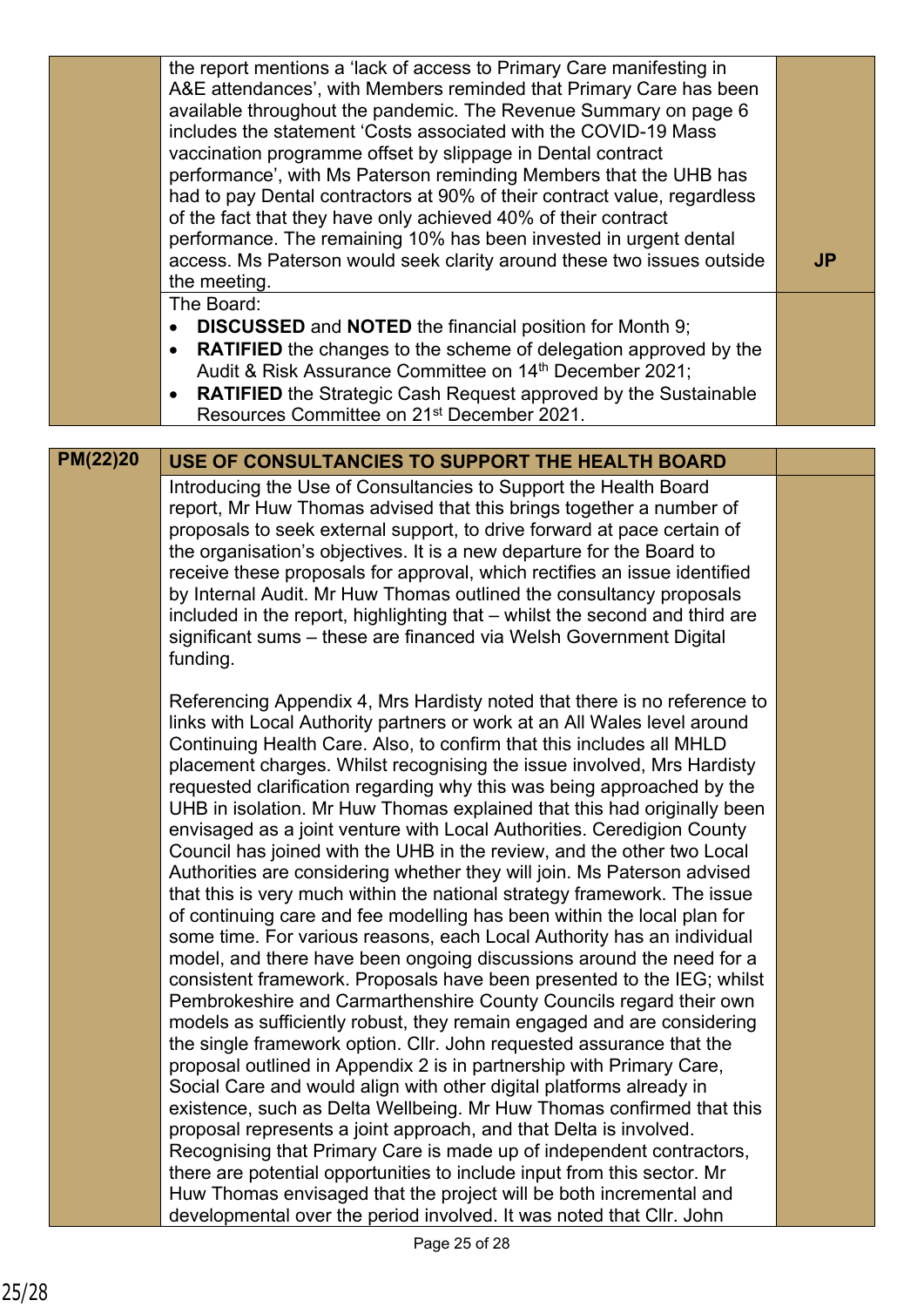|          | would need to declare an interest in this project, due to his role in<br>Carmarthenshire County Council, which owns Delta Wellbeing.                                                                                                                                                                                                                                                                                                                                                                                                                                                                                                                                                                                                           |           |
|----------|------------------------------------------------------------------------------------------------------------------------------------------------------------------------------------------------------------------------------------------------------------------------------------------------------------------------------------------------------------------------------------------------------------------------------------------------------------------------------------------------------------------------------------------------------------------------------------------------------------------------------------------------------------------------------------------------------------------------------------------------|-----------|
|          | In terms of governance processes, Mrs Wilson suggested that future<br>individual consultancy proposals be scrutinised within the committee<br>structure; likely Sustainable Use of Resources with assurance on the<br>process through ARAC, with onwards ratification by Board in public.<br>This approach was agreed.                                                                                                                                                                                                                                                                                                                                                                                                                         |           |
|          | The Board APPROVED the proposals in the report.                                                                                                                                                                                                                                                                                                                                                                                                                                                                                                                                                                                                                                                                                                |           |
|          |                                                                                                                                                                                                                                                                                                                                                                                                                                                                                                                                                                                                                                                                                                                                                |           |
| PM(22)21 | <b>STRATEGIC ENABLING GROUP UPDATE</b>                                                                                                                                                                                                                                                                                                                                                                                                                                                                                                                                                                                                                                                                                                         |           |
|          | Mr Huw Thomas presented an update on the activities of the Strategic<br>Enabling Group (SEG) and was pleased to present, as part of this,<br>information around the Digital Inclusion Programme. There is a need to<br>support those who are most vulnerable and least able to utilise digital<br>platforms. Mr Moore reported that he and Miss Battle had recently met<br>with Age Cymru Dyfed and had heard about the actions of this<br>organisation around digital inclusion. It was suggested that links be<br>established to facilitate information sharing. Within the online Chat, Mr<br>Huw Thomas agreed that there are a number of partners with which the<br>UHB will need to work, and that the Third Sector will be fundamental. | <b>HT</b> |
|          | The Board:<br><b>NOTED</b> the SEG report for information;<br>$\bullet$<br><b>SUPPORTED</b> the development of a Digital Inclusion Programme as<br>$\bullet$                                                                                                                                                                                                                                                                                                                                                                                                                                                                                                                                                                                   |           |
|          | outlined within the report;<br>NOTED the Charter requirements detailed within the report, which<br>will form part of a wider workplan for introduction into the Health<br>Board;<br><b>SUPPORTED</b> sign up to the Digital Inclusion Charter, once<br>$\bullet$<br>reviewed.                                                                                                                                                                                                                                                                                                                                                                                                                                                                  |           |
|          |                                                                                                                                                                                                                                                                                                                                                                                                                                                                                                                                                                                                                                                                                                                                                |           |
| PM(22)22 | <b>REPORT OF THE STRATEGIC DEVELOPMENT &amp; OPERATIONAL</b><br><b>DELIVERY COMMITTEE</b>                                                                                                                                                                                                                                                                                                                                                                                                                                                                                                                                                                                                                                                      |           |
|          | Mr Maynard Davies, SDODC Chair, presented the SDODC update<br>report, stating that he had nothing further to add to its contents.                                                                                                                                                                                                                                                                                                                                                                                                                                                                                                                                                                                                              |           |
|          | Miss Battle requested an update on plans with regard to the Bridging<br>Service beyond March 2022. In response, Ms Paterson advised that a<br>review is underway, which will report to the IEG on 14th February 2022.<br>Consideration is being given to a home-based model of care, with<br>discussions bringing together all of the current activities being<br>undertaken. The Bridging Service will also be considered as part of the<br>planned workshop on Social Care.                                                                                                                                                                                                                                                                  |           |
|          | The Board NOTED the SDODC update report and ACKNOWLEDGED<br>the key risks, issues and matters of concern, together with actions being<br>taken to address these.                                                                                                                                                                                                                                                                                                                                                                                                                                                                                                                                                                               |           |
|          |                                                                                                                                                                                                                                                                                                                                                                                                                                                                                                                                                                                                                                                                                                                                                |           |
| PM(22)23 | <b>REPORT OF THE PEOPLE, ORGANISATIONAL DEVELOPMENT &amp;</b><br><b>CULTURE COMMITTEE</b>                                                                                                                                                                                                                                                                                                                                                                                                                                                                                                                                                                                                                                                      |           |
|          | Professor Gammon, PODCC Chair, presented the PODCC update<br>report, highlighting that there are no matters for Board consideration and<br>one risk/issue of concern, which is being addressed.                                                                                                                                                                                                                                                                                                                                                                                                                                                                                                                                                |           |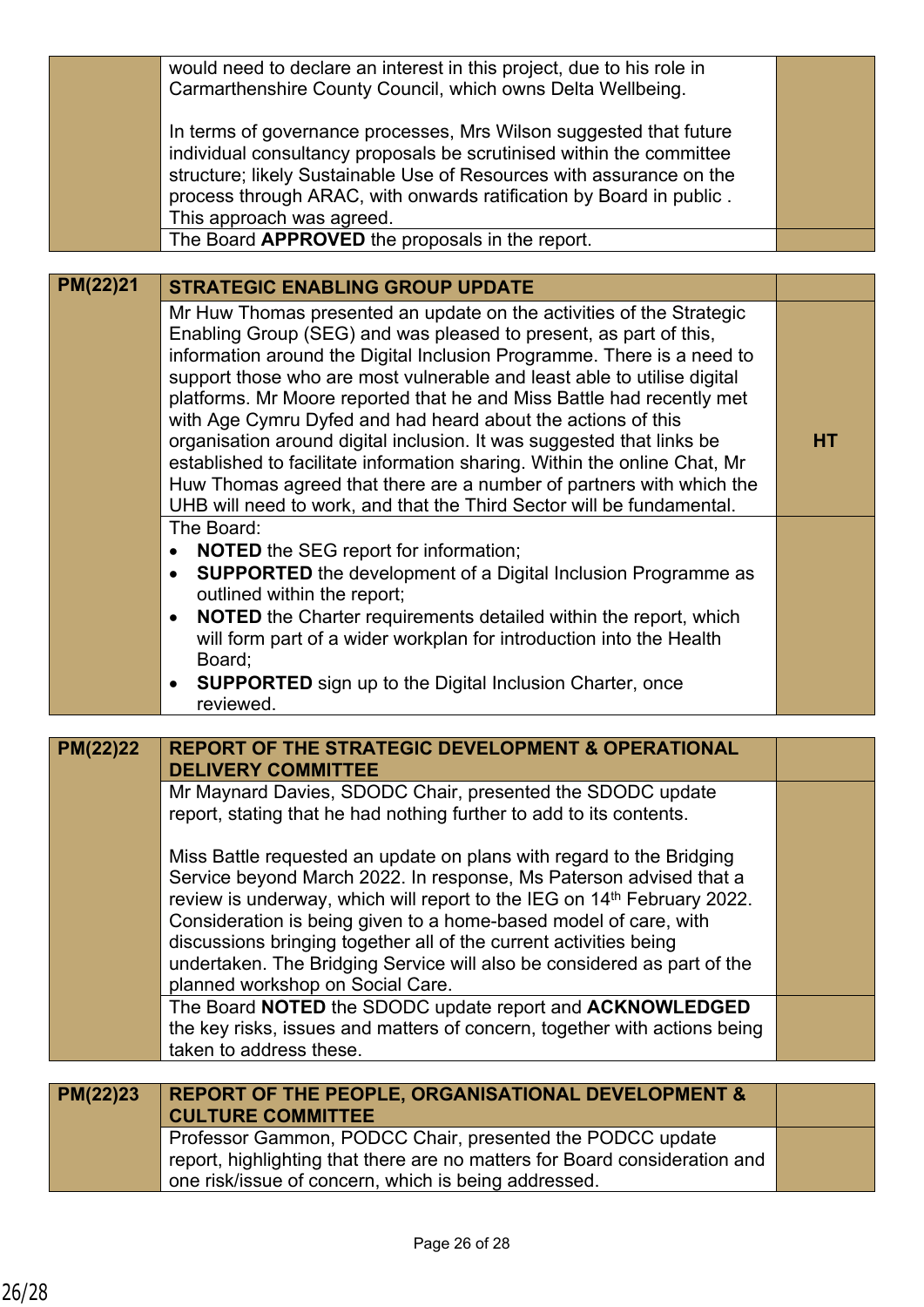|                 | The Board NOTED the PODCC update report and ACKNOWLEDGED                                                                       |  |
|-----------------|--------------------------------------------------------------------------------------------------------------------------------|--|
|                 | the key risks, issues and matters of concern, together with actions being                                                      |  |
|                 | taken to address these.                                                                                                        |  |
|                 |                                                                                                                                |  |
| <b>PM(22)24</b> | <b>REPORT OF THE HEALTH &amp; SAFETY COMMITTEE</b>                                                                             |  |
|                 | Mrs Hardisty, Health & Safety Committee (HSC) Chair, presented the                                                             |  |
|                 | HSC update report, drawing Members' attention to the two risks, which                                                          |  |
|                 | HSC continues to explore and monitor. Due to the leadership of Mrs                                                             |  |
|                 | Rayani, the Health & Safety team is now able to engage more                                                                    |  |
|                 | proactively and address risks before they become serious issues or the                                                         |  |
|                 | subject of enforcement notices.                                                                                                |  |
|                 | The Board NOTED the HSC update report and ACKNOWLEDGED the                                                                     |  |
|                 | key risks, issues and matters of concern, together with actions being                                                          |  |
|                 | taken to address these.                                                                                                        |  |
|                 |                                                                                                                                |  |
| PM(22)25        | <b>REPORT OF THE SUSTAINABLE RESOURCES COMMITTEE</b>                                                                           |  |
|                 | Mr Weir, SRC Chair, presented the SRC update report, noting that this                                                          |  |
|                 | demonstrates the Committee's emphasis on savings and the financial                                                             |  |
|                 | settlement from Welsh Government. Members heard that an additional                                                             |  |
|                 | session involving SRC members had taken place to consider various                                                              |  |
|                 | topics. Mr Weir concluded by stating that the report reflects the                                                              |  |
|                 | professionalism of Mr Huw Thomas and the Finance team.                                                                         |  |
|                 | The Board NOTED the SRC update report, and ACKNOWLEDGED the                                                                    |  |
|                 | key risks, issues and matters of concern, together with actions being                                                          |  |
|                 | taken to address these, noting that the request for Strategic Cash                                                             |  |
|                 | Support had been ratified during consideration of the Financial Report.                                                        |  |
|                 |                                                                                                                                |  |
|                 |                                                                                                                                |  |
| <b>PM(22)26</b> | <b>COMMITTEE UPDATE REPORTS: BOARD LEVEL COMMITTEES</b>                                                                        |  |
|                 | Mrs Wilson presented the Board Level Committees Update Report,                                                                 |  |
|                 | drawing Members' attention to the need for a Corporate Trustee session                                                         |  |
|                 | to approve the three Charitable Funds Committee requests.                                                                      |  |
|                 | The Board <b>ENDORSED</b> the updates, recognising any matters requiring                                                       |  |
|                 | Board level consideration or approval and the key risks and issues/                                                            |  |
|                 | matters of concern identified, in respect of work undertaken on behalf of                                                      |  |
|                 | the Board at recent Committee meetings, noting that a Corporate                                                                |  |
|                 | Trustee session will be held directly after the Public Board meeting to                                                        |  |
|                 | consider the approved Hywel Dda Health Charities Final Annual Report                                                           |  |
|                 | and Accounts 2020/2021 and charitable funds expenditure.                                                                       |  |
|                 |                                                                                                                                |  |
| PM(22)27        | <b>COMMITTEE UPDATE REPORTS: IN-COMMITTEE BOARD</b>                                                                            |  |
|                 | The Board RECEIVED the update report of the In-Committee Board                                                                 |  |
|                 | meeting.                                                                                                                       |  |
|                 |                                                                                                                                |  |
| PM(22)28        | <b>COMMITTEE UPDATE REPORTS: HDdUHB ADVISORY GROUPS</b>                                                                        |  |
|                 | The Board RECEIVED the update report in respect of recent Advisory                                                             |  |
|                 | Group meetings.                                                                                                                |  |
|                 |                                                                                                                                |  |
| PM(22)29        | <b>HDdUHB JOINT COMMITTEES &amp; COLLABORATIVES</b>                                                                            |  |
|                 | The Board RECEIVED the minutes and updates in respect of recent                                                                |  |
|                 | Welsh Health Specialised Services Committee (WHSSC), Emergency                                                                 |  |
|                 | Ambulance Services Committee (EASC), NHS Wales Shared Services<br>Partnership (NWSSP) Committee, Mid Wales Joint Committee for |  |